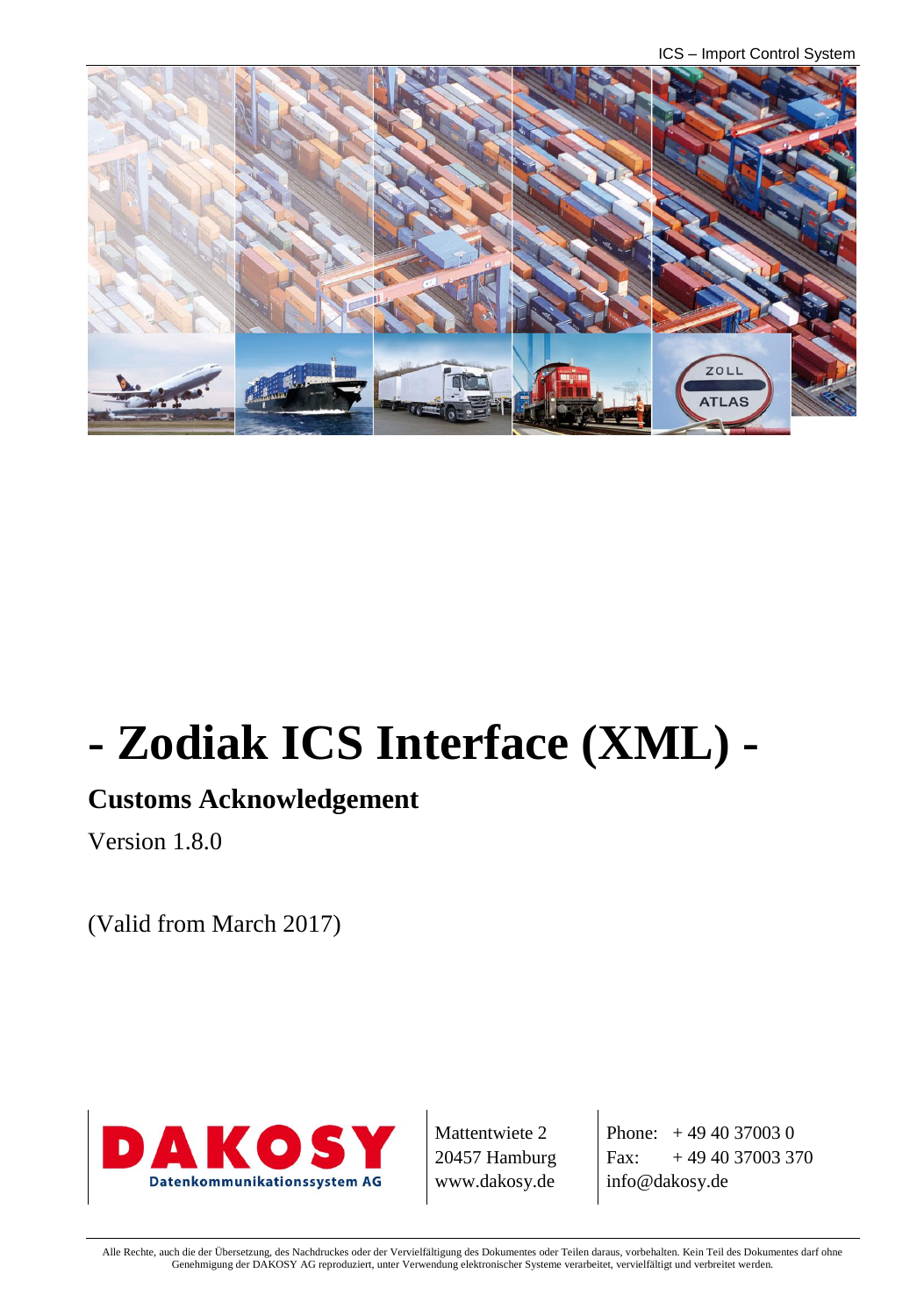| <b>Version</b> | <b>Chapter/Section</b> | <b>Reason</b>                                                                                                          | <b>Name</b>    | <b>Date</b> |
|----------------|------------------------|------------------------------------------------------------------------------------------------------------------------|----------------|-------------|
| 1.0.0          |                        | <b>Initial Version</b>                                                                                                 | Blanken        | 26.07.2010  |
| 1.1            |                        | (not released)                                                                                                         |                |             |
| 1.2            | A11                    | Updated for schema version 007                                                                                         | Blanken        | 10.09.2010  |
| 1.3            |                        | Version Number in element <version> will be<br/><math>,007</math><sup>cc</sup></version>                               | <b>Blanken</b> | 15.10.2010  |
| 1.4            |                        | Element "Error Type" might contain more than 2<br>characters now<br>Added CommercialReferenceNumber on Header<br>Level | <b>Blanken</b> | 25.11.2010  |
| 1.5.2          |                        | (not released)                                                                                                         |                |             |
| 1.6.0          |                        | Updated version number                                                                                                 | Blanken        | 31.03.2011  |
| 1.7.0          |                        | Addition of Branch No.                                                                                                 | Diettrich      | 15.09.2012  |
| 1.8.0          |                        | Updated guide version in connection with ATLAS<br>Diettrich<br>release 8.7                                             |                | 30.01.2017  |

#### **Change history**

#### **Change requests**

#### **DAKOSY**

#### **Datenkommunikationssystem AG**

Mattentwiete 2 20457 Hamburg

| 1. Phone: | $+494037003 - 0$   |
|-----------|--------------------|
| 2. Fax:   | $+494037003 - 370$ |
| 3. Email: | info@dakosy.de     |

#### **Used tools**

|    | Number Used tools                                                 |
|----|-------------------------------------------------------------------|
| W1 | This document has been created using <i>Microsoft Word 2010</i> . |

#### **Liability**

1. Please note that no liability claims can be derived towards DAKOSY AG for the content of this manual, despite careful development and examination of this document!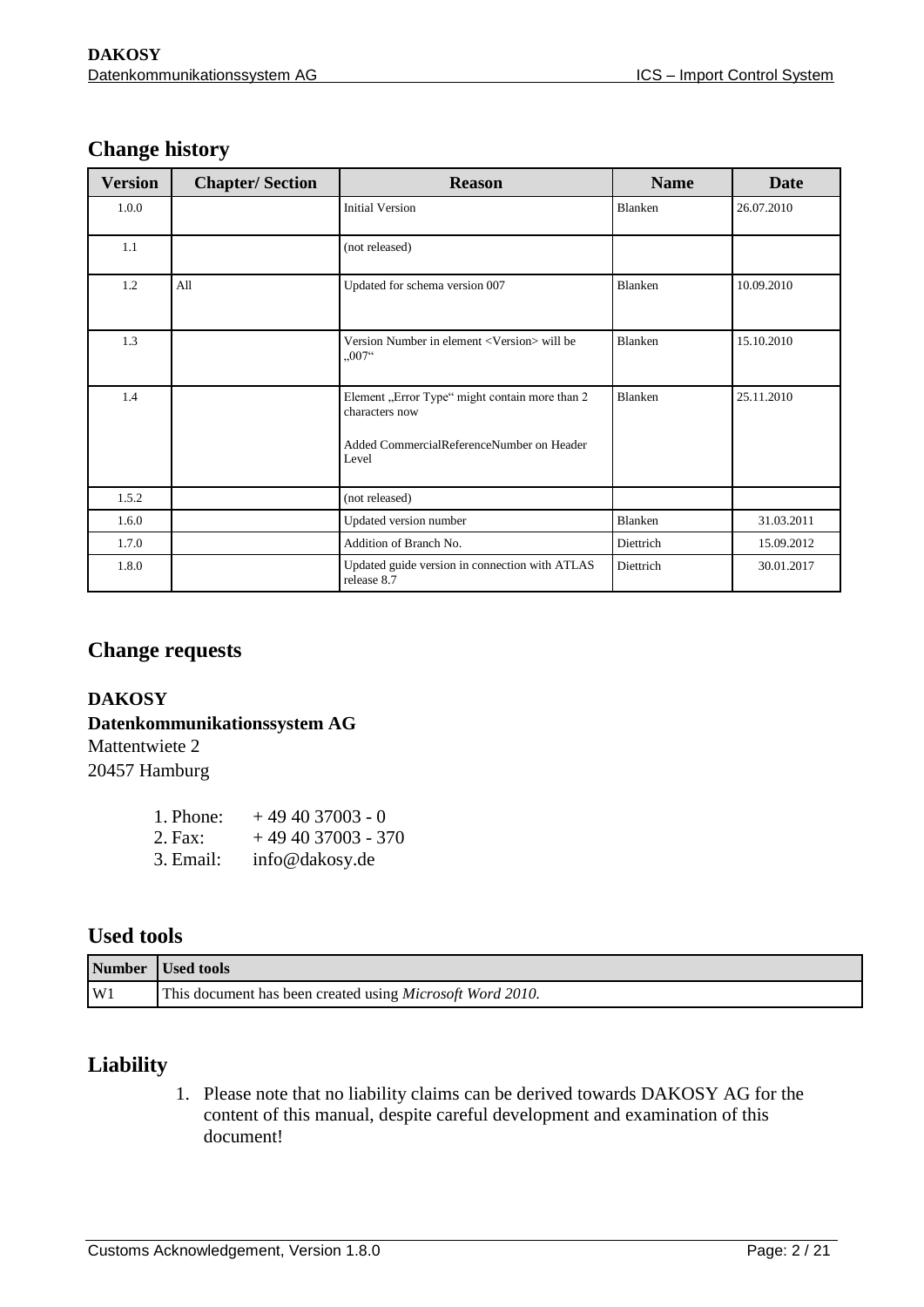#### **Table of contents**

| 1            |                                                                            |
|--------------|----------------------------------------------------------------------------|
| $\mathbf{2}$ | Data contained in Acknowledgement or Error Messages  5                     |
| 2.1          | Mapping of Acknowledgement and Error Messages to messages in ZODIAK ICS  5 |
| 2.2          |                                                                            |
| 3            | Usage of the Customs Acknowledgement for different purposes 6              |
| 3.1          |                                                                            |
| 3.2          |                                                                            |
| 3.3          |                                                                            |
| 3.4          |                                                                            |
| 3.5          |                                                                            |
| 3.6          |                                                                            |
| 4            |                                                                            |
| 5            |                                                                            |
| 6            |                                                                            |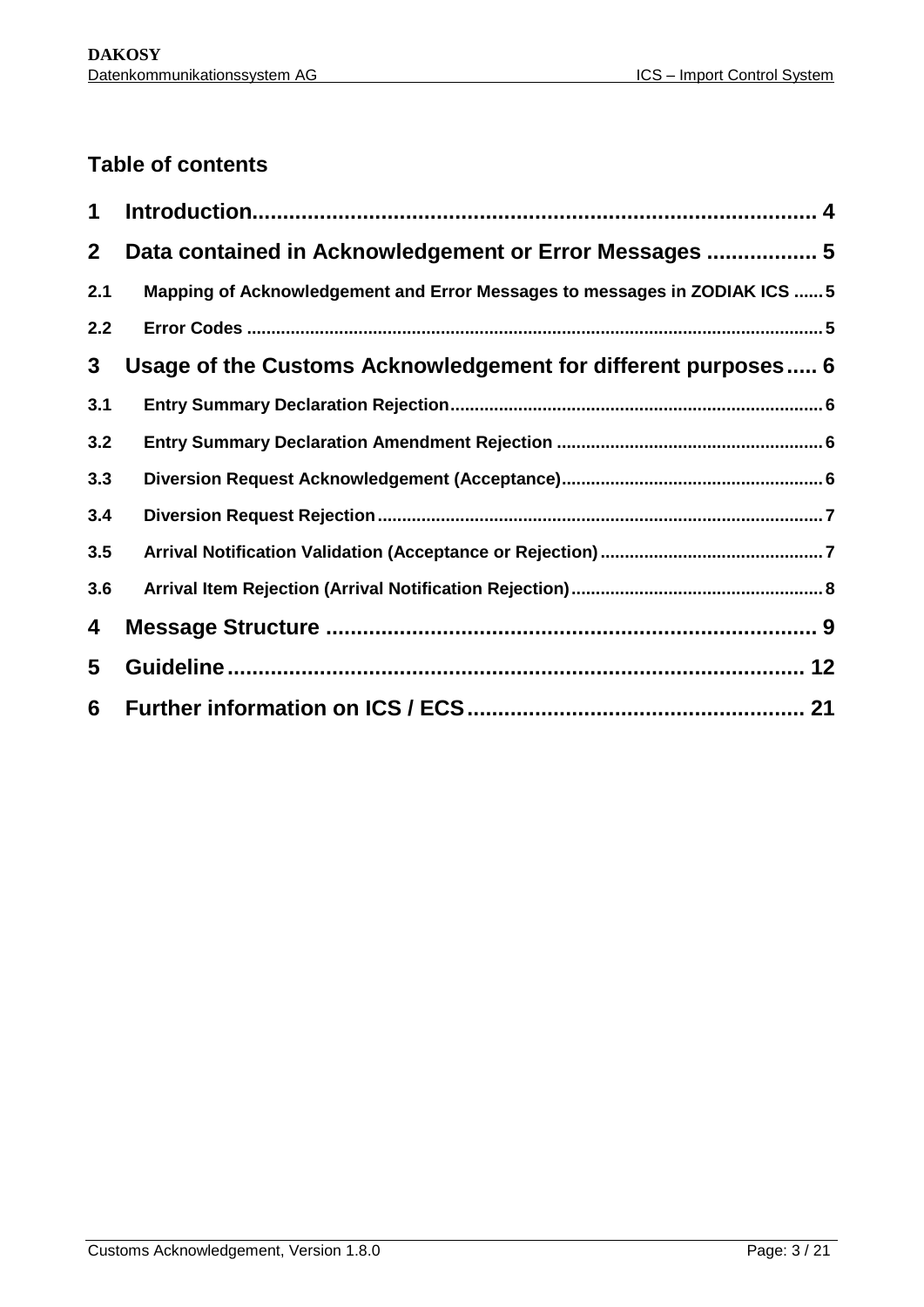#### <span id="page-3-0"></span>**1 Introduction**

This document describes the XML Message "CustomsAcknowledgement" which is used within the ZODIAK ICS XML Interface in order to forward informations from customs acknowledgement and rejection messages to the customer.

Currently, the CustomsAcknowledgement message covers all of customs' reply messages except for the E\_ENS\_ACK (Entry Summary declaration acceptance) and E\_ENS\_AAC (Entry Summary declaraction amendment acceptance). Those are covered by the EntrySummaryDeclarationAck message.

Each message sent to DAKOSY by a customer will be acknowledged with an Acknowledgement message. Only after a positive Acknowledgement has been generated, the customer's message will be forwarded to customs, potentially generating a second message from customs which will be either a CustomsAcknowledgement or an EntrySummaryDeclarationAck (see previous paragraph).

**Note: General information about messages used within the ZODIAK ICS XML interface, a basic message flow diagram as well as a description of the metadata elements/types can be found in the "General Information" document for the XML Interface. This includes descriptions of <Transaction> and <ObjectIdentification> elements which will be used for the CustomsAcknowledgement as well.**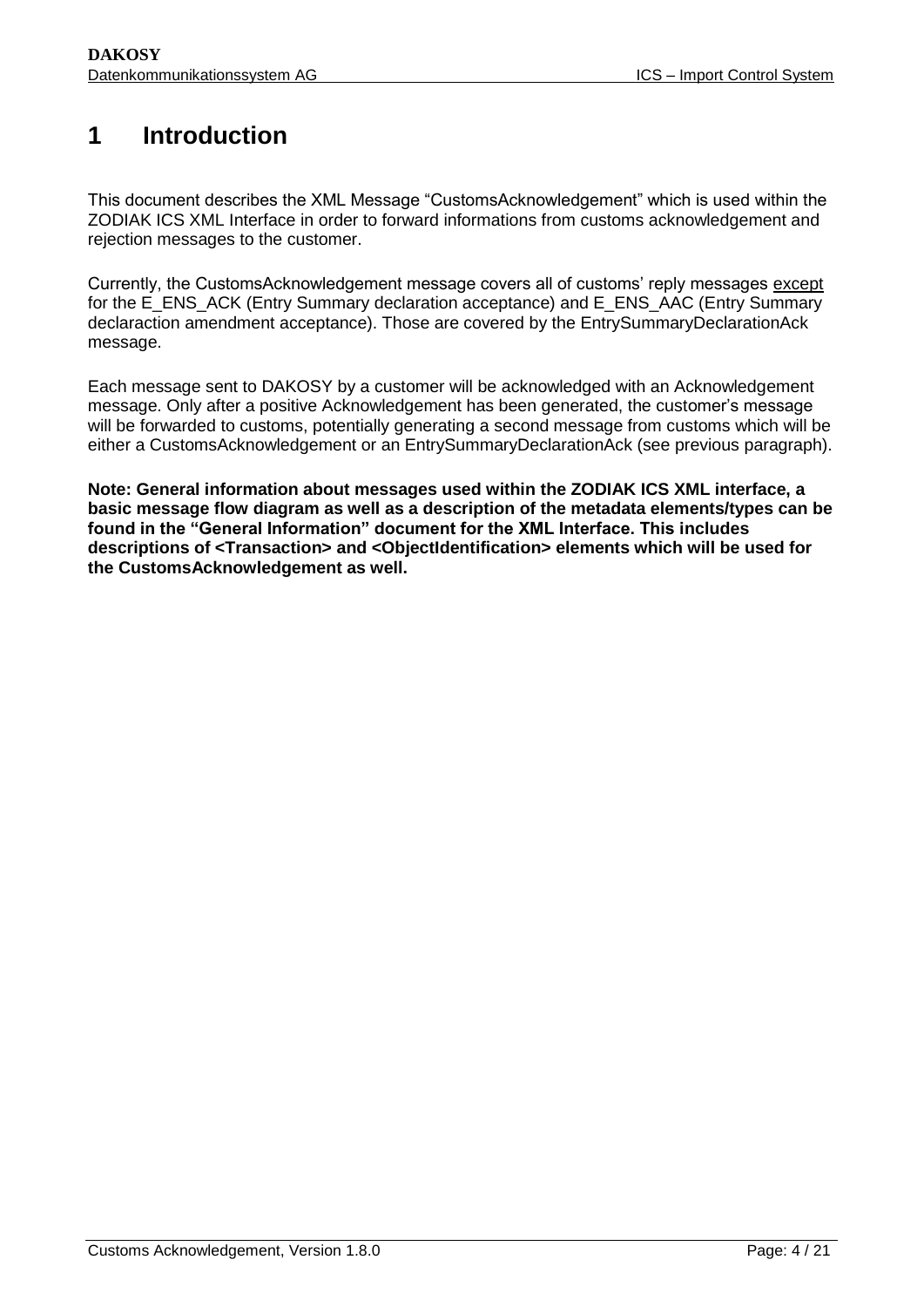#### <span id="page-4-0"></span>**2 Data contained in Acknowledgement or Error Messages**

This document describes one of the messages used by ZODIAK ICS to report the successful (or unsuccessful) processing of data back to the sender of that data.

#### <span id="page-4-1"></span>**2.1 Mapping of Acknowledgement and Error Messages to messages in ZODIAK ICS**

Due to structural differences and different restrictions imposed by the EDIFACT and XML messages used for ZODIAK ICS, differences exist between the conversion of acknowledgement/error messages for the XML and EDIFACT formats. The following table describes which messages from customs/DAKOSY are converted into which type of message before being sent to the customer:

| <b>Message</b>                        | <b>Description</b>                                                                      | <b>XML Message</b>                | <b>EDIFACT Message</b> |
|---------------------------------------|-----------------------------------------------------------------------------------------|-----------------------------------|------------------------|
| E ENS ACK,<br>E ENS AAC.<br>E EXS ACK | Customs Acknowledgement of<br>Exit Summary Declaration,<br><b>ENS or ENS Amendment</b>  | <b>EntrySummaryDeclarationAck</b> | <b>IFTMCS "ACK"</b>    |
| E_ENS_REJ,<br>E_ENS_ARJ,<br>E EXS REJ | <b>Customs Rejection of Exit</b><br>Summary Declaration, ENS or<br><b>ENS Amendment</b> | CustomsAcknowledgement            | APERAK                 |
| E DIV ACK,<br>E_DIV_REJ               | Acceptance or Rejection of a<br>diversion request                                       | CustomsAcknowledgement            | APERAK                 |
| E ARN VAL,<br>E ARI REJ               | Acceptance or Rejection of an<br>arrival notification / an arrival<br>item              | CustomsAcknowledgement            | APERAK                 |
|                                       |                                                                                         |                                   |                        |
|                                       | Response Message from<br><b>DAKOSY</b>                                                  | Acknowledgement                   | APERAK                 |
| E ENS STA                             | Status Message                                                                          | Customs Acknowledgement           | <b>APERAK</b>          |

The purpose of these "multi use" messages can be determined based on the contents of certain data fields within the messages. An exact description of those data fields can be found in the formatspecific sections of the respective guide.

#### <span id="page-4-2"></span>**2.2 Error Codes**

A list of the error codes sent by DAKOSY will be made available on [http://www.dakosy.de.](http://www.dakosy.de/) The error codes sent by the different customs agencies in Europe are currently not published, therefore DAKOSY cannot provide a comprehensive list of these codes.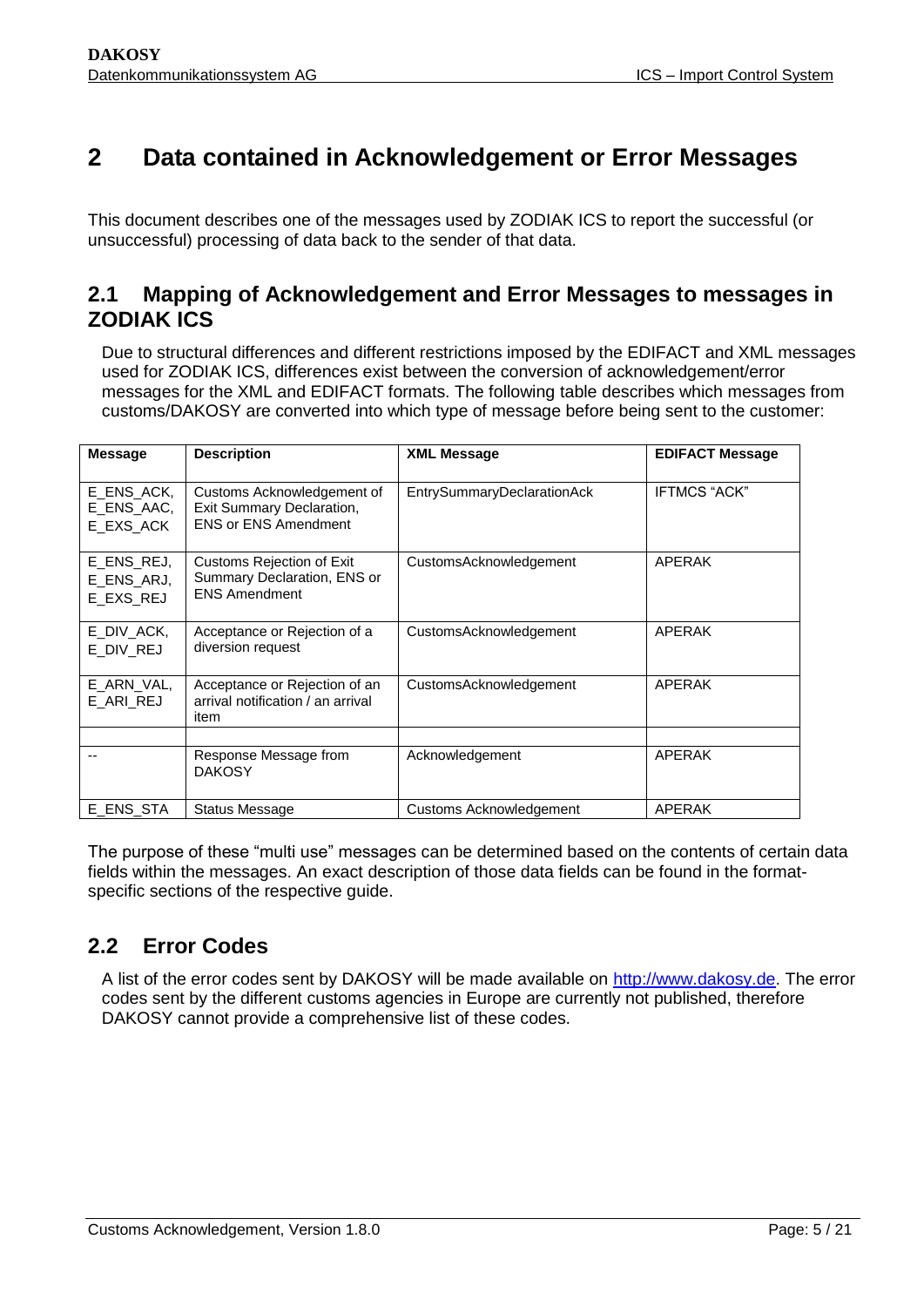#### **3 Usage of the Customs Acknowledgement for different purposes**

#### <span id="page-5-0"></span>**3.1 Entry Summary Declaration Rejection**

The following fields/elements are used when the Customs Acknowledgment is sent to the customer to report an Entry Summary Declaration Rejection:

<span id="page-5-1"></span>

| <b>Element</b>                   | <b>Description</b>                                                                                                            |
|----------------------------------|-------------------------------------------------------------------------------------------------------------------------------|
| //Header/LRN                     | The local reference number of the ENS declaration which is<br>rejected                                                        |
| //Header/AcknowledgementDateTime | This is the date and time when the ENS declaration was<br>rejected                                                            |
| //Header/RejectionReasons        | If provided by customs, this element will contain a textual<br>description of the reason for the rejection (optional element) |
| Errorltems/*                     | These elements will be sent back for the errors which<br>customs detected in the original message                             |

#### **3.2 Entry Summary Declaration Amendment Rejection**

The following fields/elements are used when the Customs Acknowledgment is sent to the customer to report an Entry Summary Declaration Amendment Rejection:

<span id="page-5-2"></span>

| <b>Element</b>                                     | <b>Description</b>                                                                                                                                                            |
|----------------------------------------------------|-------------------------------------------------------------------------------------------------------------------------------------------------------------------------------|
| //Header/MRN                                       | The MRN number which belongs to the declaration whose<br>amendment has been rejected                                                                                          |
| //Header/AcknowledgementDateTime                   | This is the date and time when the ENS amendment was<br>rejected                                                                                                              |
| //Header/RejectionCode                             | This is the date and time when the original ENS amendment<br>was sent by the customer                                                                                         |
| //Header/RejectionReasons                          | This field contains the value of the<br>AmendmentRejectionMotivationCode of the message from<br>customs. The exact usage of the code is to be determined<br>on national level |
| //Header/PersonLodgingTheSummaryDeclaration/*      | This elements will contain information about the person<br>lodging the summary declaration if and as far as provided by<br>customs                                            |
| //Header/TraderRepresentative/*                    | These elements will contain information about the trader<br>representative if and as far as provided by customs                                                               |
| //Header/CustomsOfficeOfFirstEntry/ReferenceNumber | This field will contain the reference number of the first<br>customs office at entry registered for the declaration                                                           |
| Errorltems/*                                       | These elements will be sent back for any errors which<br>customs detected in the amendment message (optional<br>element)                                                      |

#### **3.3 Diversion Request Acknowledgement (Acceptance)**

The following fields/elements are used when the Customs Acknowledgment is sent to the customer to report a Diversion Request Acknowledgment:

<span id="page-5-3"></span>

| <b>Element</b>                           | <b>Description</b>                                                              |
|------------------------------------------|---------------------------------------------------------------------------------|
| //Header/LRN                             | The LRN number which the requesting trader assigned to<br>the diversion request |
| //Header/DeclarationRegistrationDateTime | This is the date and time when the diversion request was                        |

Alle Rechte, auch die der Übersetzung, des Nachdruckes oder der Vervielfältigung des Dokumentes oder Teilen daraus, vorbehalten. Kein Teil des Dokumentes darf ohne Genehmigung der DAKOSY AG reproduziert, unter Verwendung elektronischer Systeme verarbeitet, vervielfältigt und verbreitet werden.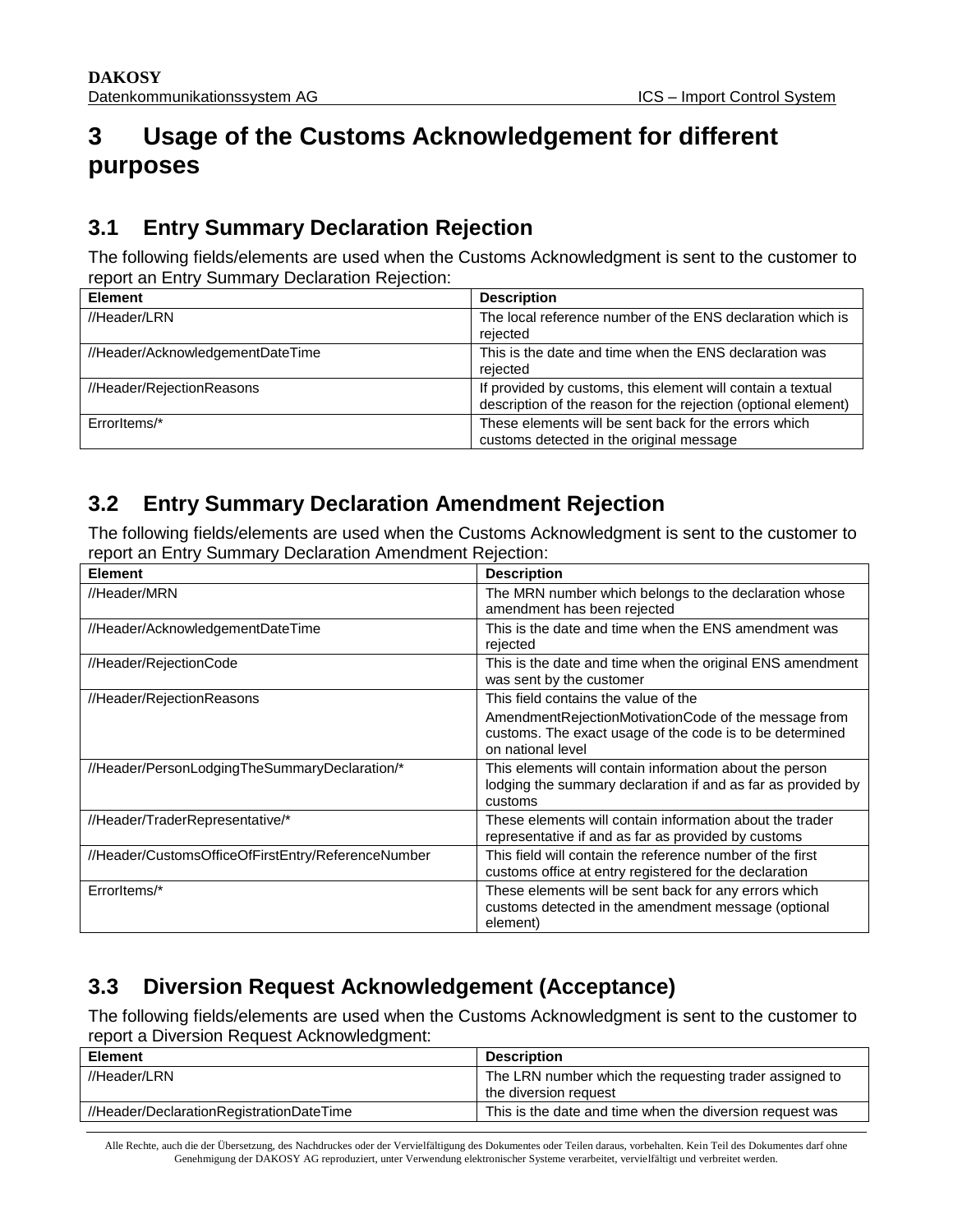|                                                    | sent                                                                                                                      |
|----------------------------------------------------|---------------------------------------------------------------------------------------------------------------------------|
| //Header/RequestingTrader/*                        | This elements will contain information about the trader who<br>requested the diversion                                    |
| //Header/CustomsOfficeOfFirstEntry/ReferenceNumber | This field will contain the reference number of the (new) first<br>customs office at entry registered for the declaration |

#### **3.4 Diversion Request Rejection**

The following fields/elements are used when the Customs Acknowledgment is sent to the customer to report a Diversion Request Acknowledgement:

<span id="page-6-0"></span>

| <b>Element</b>                   | <b>Description</b>                                                                                                            |
|----------------------------------|-------------------------------------------------------------------------------------------------------------------------------|
| //Header/LRN                     | The local reference number of the diversion request which is<br>rejected                                                      |
| //Header/AcknowledgementDateTime | This is the date and time when the diversion request was<br>rejected                                                          |
| //Header/RejectionReasons        | If provided by customs, this element will contain a textual<br>description of the reason for the rejection (optional element) |
| Errorltems/*                     | These elements will be sent back for the errors which<br>customs detected in the original message                             |

#### **3.5 Arrival Notification Validation (Acceptance or Rejection)**

The following fields/elements are used when the Customs Acknowledgment is sent to the customer to report an Arrival Notification Validation. It is important to note that, depending on the country sending the information, the validation can be used for positive as well as for negative acknowledgements:

<span id="page-6-1"></span>

| <b>Element</b>                                     | <b>Description</b>                                                                                                                                                    |
|----------------------------------------------------|-----------------------------------------------------------------------------------------------------------------------------------------------------------------------|
| //Header/LRN                                       | The LRN number of the arrival notification                                                                                                                            |
| //Header/MRN                                       | The MRN number which belongs to the arrival notification in<br>question                                                                                               |
| //Header/DeclarationLRN                            | The local reference number of the ENS declaration (optional<br>element)                                                                                               |
| //Header/AcknowledgementDateTime                   | Date and time when the arrival notification was accepted or<br>rejected                                                                                               |
| //Header/DeclarationRegistrationDateTime           | Date and time when the original ENS declaration was<br>registered                                                                                                     |
| //Header/RejectionReasons                          | Textual description of the reason for a rejection of the Arrival<br>Notification                                                                                      |
| //Header/RequestingTrader/*                        | This elements will contain information about the trader at<br>entry (the carrier, which will usually be identical to the trader<br>who sent the arrival notification) |
| //Header/CustomsOfficeOfFirstEntry/ReferenceNumber | This field will contain the reference number of the actual first<br>customs office at entry                                                                           |
| Errorltems/*                                       | These elements will be sent back for any errors which<br>customs detected in the original message (optional element)                                                  |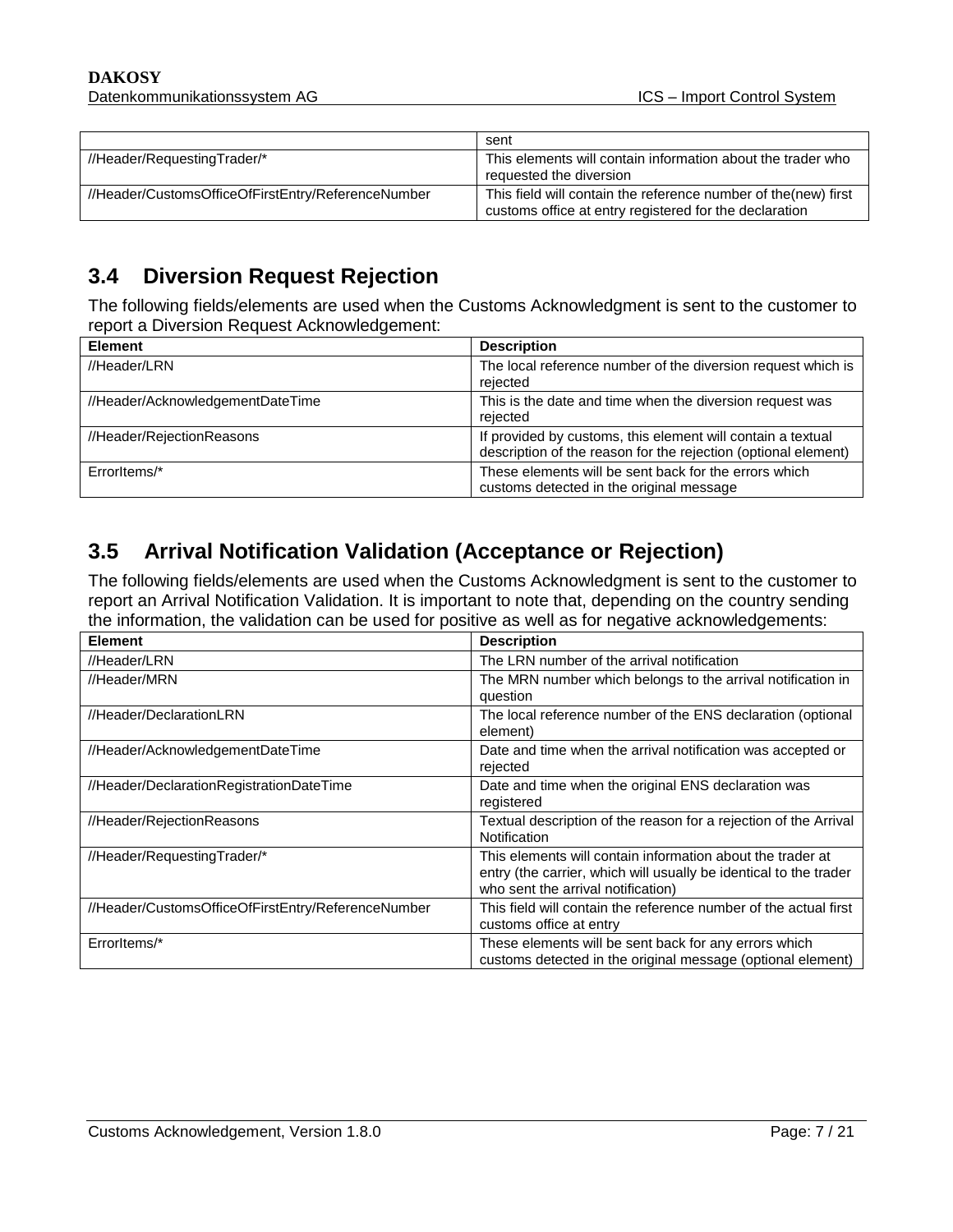#### **3.6 Arrival Item Rejection (Arrival Notification Rejection)**

National customs agencies may decide to use either the Arrival Notification Validation message to accept or reject arrival notifications and/or to use the Arrival Item Rejection to reject Arrival Notifications.

<span id="page-7-0"></span>If such a rejection is sent the following fields in the Customs Acknowledgement message will be used:

| <b>Element</b>                                   | <b>Description</b>                                                                                                                                                |
|--------------------------------------------------|-------------------------------------------------------------------------------------------------------------------------------------------------------------------|
| //Header/LRN                                     | The LRN which the requesting trader assigned to arrival<br>notification                                                                                           |
| //Header/AcknowledgementDateTime                 | This is the date and time when the arrival notification was<br>rejected                                                                                           |
| //Header/ImportOperation/MRN                     | This element is used on MRN level to inform about the MRN<br>for which an arrival notification was rejected                                                       |
| //Header/ ImportOperation/MRNItemNumber          | This element is used on MRN level to inform about the item<br>number within an MRN for which an arrival notification was<br>rejected                              |
| //Header/ImportOperation/LRN                     | This element might be used on MRN level to inform the LRN<br>of the original ENS declaration for which an arrival<br>notification was rejected (optional element) |
| //Header/ImportOperation/ArrivalRejectionReasons | This element might be used on MRN level to inform about<br>the reason for the rejection of an individual MRN / MRN item<br>(optional element)                     |
| ErrorItems/*                                     | These elements will be sent back for any errors which<br>customs detected in the original message (optional element)                                              |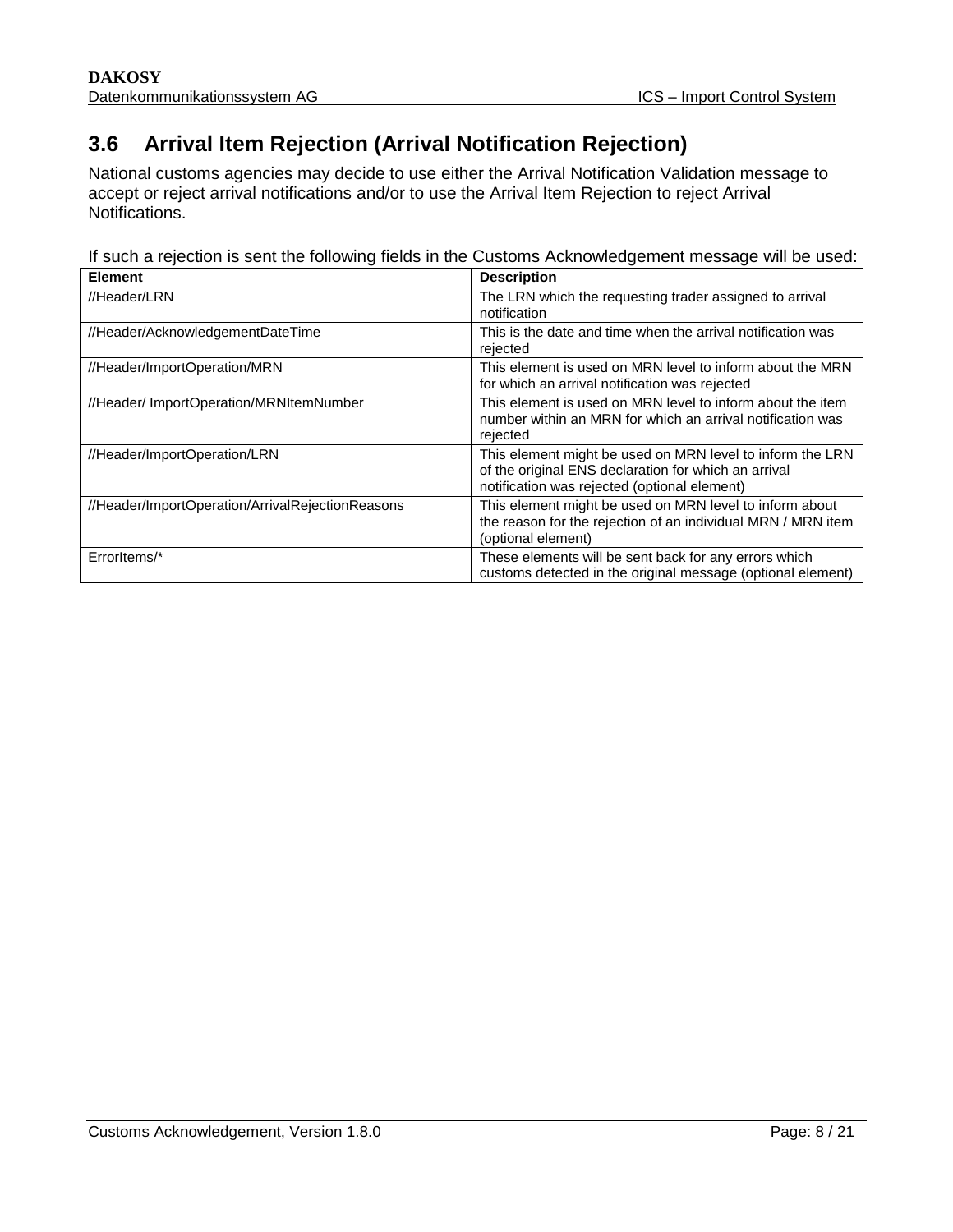### **Message Structure**

<span id="page-8-0"></span>

| <b>Occurrence</b>        | Element/Attribute                       |  |  |
|--------------------------|-----------------------------------------|--|--|
| 1.1                      | xs:sequence                             |  |  |
| 1<br>1                   | <b>Transaction</b>                      |  |  |
| 1<br>1                   | xs:sequence                             |  |  |
| $\therefore$ 1<br>1.     | - IOPartner                             |  |  |
| $\dots$ 1<br>O           | <b>IODivision1</b>                      |  |  |
| $\dots$ 1<br>U           | <b>IODivision2</b>                      |  |  |
| 1<br>0                   | <b>IODivision3</b>                      |  |  |
| 1<br>$\Omega$            | - OrgUnit                               |  |  |
| 1<br>1<br>1              | <b>IOReference</b><br><b>IODateTime</b> |  |  |
| 1.1                      | - Version                               |  |  |
| $\ldots$ 1<br>1          | <b>Messages</b>                         |  |  |
| $\dots$ 1<br>1.          | xs:sequence                             |  |  |
| $\ldots$ 1<br>1.         | xs:choice                               |  |  |
| 1<br>1                   | <b>CustomsAcknowledgement</b>           |  |  |
| 1<br>1                   | xs:sequence                             |  |  |
| 1<br>1                   | <b>ObjectIdentification</b>             |  |  |
| $\dots$ 1                | xs:sequence                             |  |  |
| 1                        | - ObjectName                            |  |  |
| 1<br>O                   | - ObjectAlias                           |  |  |
| 1<br>0                   | - TypeOfDeclaration                     |  |  |
| 1<br>0                   | OriginalMessageName                     |  |  |
| 1<br>0                   | <b>TransactionReference</b>             |  |  |
| 1<br>n                   | <b>EDIFACTMessageNo</b>                 |  |  |
| 1                        | <b>DateOfReceipt</b>                    |  |  |
| $\ldots$ 1               | <b>EventSeverity</b>                    |  |  |
| 1                        | <b>EventLocation</b>                    |  |  |
| 1<br>1                   | Header                                  |  |  |
| $\cdot$ 1<br>1           | xs:sequence                             |  |  |
| 1<br>0<br>$\cdot$ 1<br>0 | - LRN<br>- DeclarationLRN               |  |  |
| 1<br>o                   | AcknowledgementDateTime                 |  |  |
| 1<br>0                   | DeclarationRegistrationDateTime         |  |  |
| 1<br>0                   | <b>MRN</b>                              |  |  |
| 1<br>0                   | TransportModeAtBorder                   |  |  |
| $\dots$ 1<br>0           | <b>CommercialReferenceNumber</b>        |  |  |
| 1<br>0                   | ConveyanceReferenceNumber               |  |  |
| 1<br>0                   | IdentityOfMeansOfTransportAtBorder      |  |  |
| $\dots$ 1<br>1.          | xs:sequence                             |  |  |
| o<br>1                   | └ IdentityCrossingBorder                |  |  |
| 1<br>0                   | <b>DeclarationStatus</b>                |  |  |
| 1<br>0                   | <b>RejectionCode</b>                    |  |  |
| 0.1                      | <b>RejectionReason</b>                  |  |  |
| 1<br>0                   | RequestingTrader                        |  |  |
| 1<br>1                   | xs:sequence                             |  |  |
| 1                        | <b>TIN</b>                              |  |  |
| 1<br>0                   | <b>BranchNumber</b>                     |  |  |
| 1<br>0                   | <b>Address</b>                          |  |  |
| $1 \t  1$<br>. . 1<br>0  | xs:sequence<br><b>Name</b>              |  |  |
|                          |                                         |  |  |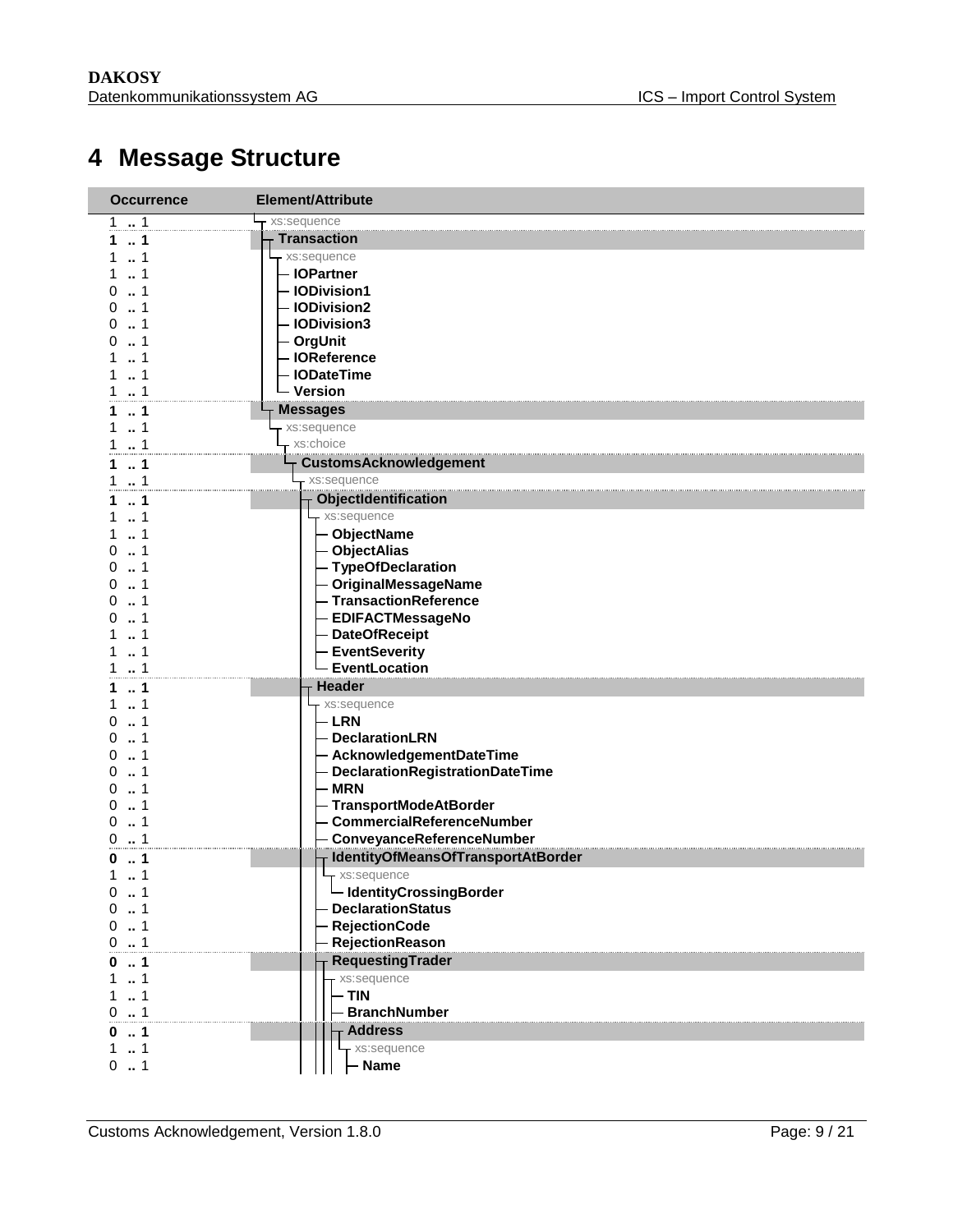| <b>Occurrence</b>                                                                                                            | <b>Element/Attribute</b>                                                                                                                                                                                                           |
|------------------------------------------------------------------------------------------------------------------------------|------------------------------------------------------------------------------------------------------------------------------------------------------------------------------------------------------------------------------------|
| $0 \t  1$<br>01<br>0.1<br>0.1<br>11<br>0.1<br>01<br>$\dots$ 1<br>0<br>11<br>11<br>0.1<br>$\ldots$ 1<br>1<br>0.1<br>0.1<br>01 | Name2<br><b>StreetAndNumber</b><br>- Country<br>- Postcode<br>- City<br>LanguageCode<br>xs:sequence<br><b>ContactPerson</b><br>- xs:sequence<br>– Name<br>- CompanyPosition<br>- PhoneNumber<br>- Fax<br>- EmailAddress<br>$-$ RIN |
| 01                                                                                                                           | PersonLodgingTheSummaryDeclaration                                                                                                                                                                                                 |
| 11<br>0.1<br>0.1                                                                                                             | xs:sequence<br>$- TIN$<br><b>BranchNumber</b>                                                                                                                                                                                      |
| $0 \dots 1$                                                                                                                  | <b>Address</b>                                                                                                                                                                                                                     |
| 11<br>$0 \t  1$                                                                                                              | - xs:sequence<br>- Name                                                                                                                                                                                                            |
| 0.1                                                                                                                          | - Name2                                                                                                                                                                                                                            |
| 0.1                                                                                                                          | - StreetAndNumber                                                                                                                                                                                                                  |
| 01                                                                                                                           | - Country                                                                                                                                                                                                                          |
| 1<br>0                                                                                                                       | - Postcode                                                                                                                                                                                                                         |
| . . 1<br>1                                                                                                                   | $\overline{\phantom{a}}$ City                                                                                                                                                                                                      |
| 0.1                                                                                                                          | - LanguageCode                                                                                                                                                                                                                     |
| 0.1                                                                                                                          | xs:sequence                                                                                                                                                                                                                        |
| $\ldots$ 1<br>0                                                                                                              | <b>ContactPerson</b>                                                                                                                                                                                                               |
| 11                                                                                                                           | - xs:sequence                                                                                                                                                                                                                      |
| . . 1<br>1.                                                                                                                  | - Name                                                                                                                                                                                                                             |
| $\dots$ 1<br>0<br>1<br>1                                                                                                     | - CompanyPosition<br>- PhoneNumber                                                                                                                                                                                                 |
| $\ldots$ 1<br>0                                                                                                              | - Fax                                                                                                                                                                                                                              |
| $\therefore$ 1<br>0                                                                                                          | - EmailAddress                                                                                                                                                                                                                     |
| 0.1                                                                                                                          | $\mathsf{L}$ RIN                                                                                                                                                                                                                   |
| 01                                                                                                                           | <b>TraderRepresentative</b>                                                                                                                                                                                                        |
| $1 \t  1$                                                                                                                    | - xs:sequence                                                                                                                                                                                                                      |
| 0.1                                                                                                                          | <b>TIN</b>                                                                                                                                                                                                                         |
| 01                                                                                                                           | <b>BranchNumber</b>                                                                                                                                                                                                                |
| $\ldots$ 1<br>0                                                                                                              | <b>Address</b>                                                                                                                                                                                                                     |
| 11                                                                                                                           | xs:sequence                                                                                                                                                                                                                        |
| $\dots$ 1<br>0<br>01                                                                                                         | - Name<br>- Name2                                                                                                                                                                                                                  |
| 01                                                                                                                           | <b>StreetAndNumber</b>                                                                                                                                                                                                             |
| 01                                                                                                                           | - Country                                                                                                                                                                                                                          |
| 1<br>0                                                                                                                       | - Postcode                                                                                                                                                                                                                         |
| 1<br>1                                                                                                                       | - City                                                                                                                                                                                                                             |
| $\ldots$ 1<br>0                                                                                                              | LanguageCode                                                                                                                                                                                                                       |
| 0.1                                                                                                                          | xs:sequence                                                                                                                                                                                                                        |
| $\ldots$ 1<br>0                                                                                                              | <b>ContactPerson</b>                                                                                                                                                                                                               |
| 1.1                                                                                                                          | xs:sequence                                                                                                                                                                                                                        |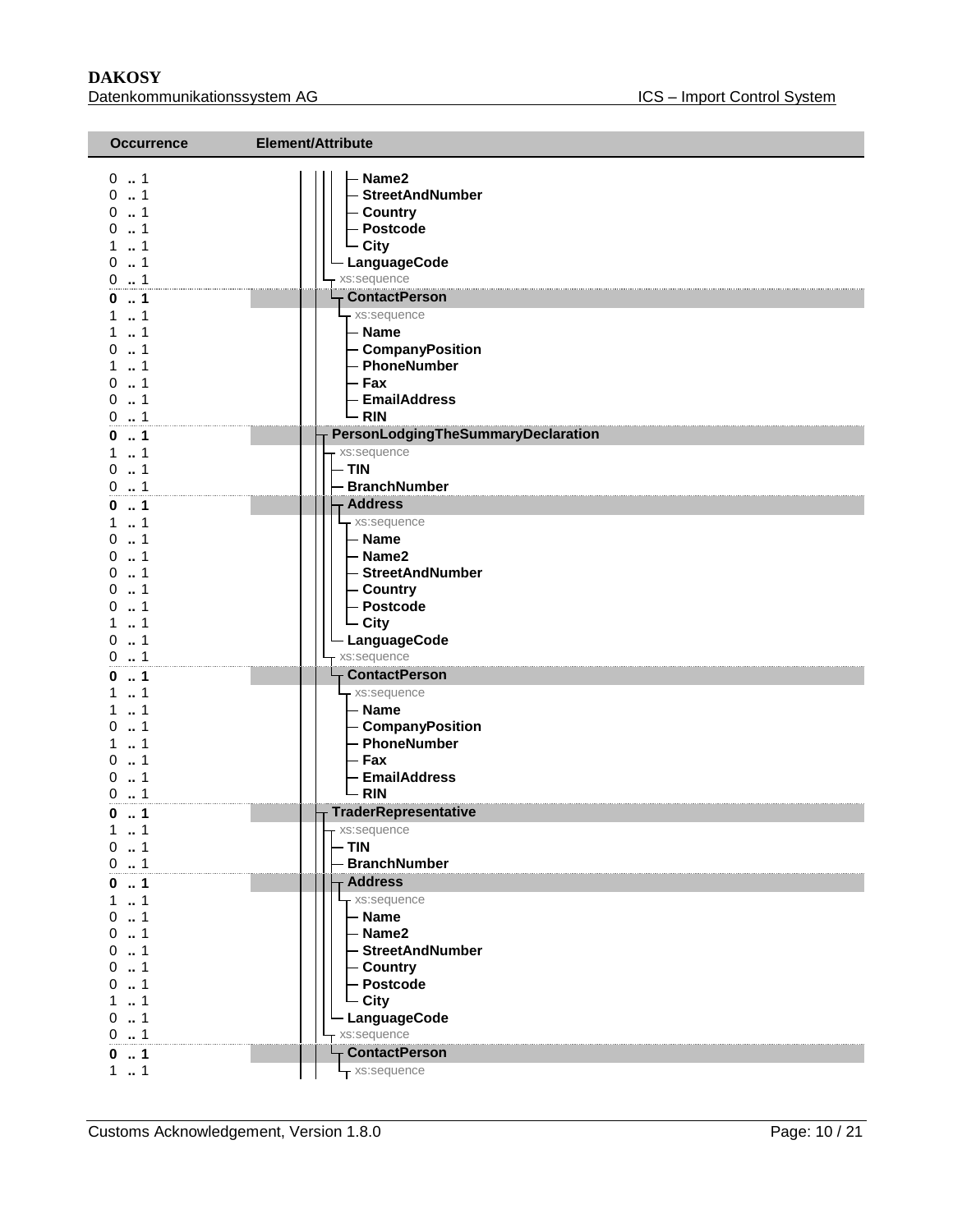#### **DAKOSY**<br>Datenkommunikationssystem AG<br>Datenkommunikationssystem AG<br>
Batenkommunikationssystem AG Datenkommunikationssystem AG

| <b>Occurrence</b>                                                                                      | Element/Attribute                                                                                                                   |  |  |
|--------------------------------------------------------------------------------------------------------|-------------------------------------------------------------------------------------------------------------------------------------|--|--|
| $1 \t  1$<br>01<br>$1 - 1$<br>. . 1<br>0<br>0.1<br>$0 \t  1$                                           | <b>Name</b><br>CompanyPosition<br>PhoneNumber<br>- Fax<br><b>EmailAddress</b><br>- RIN                                              |  |  |
| 01                                                                                                     | <b>TraderAtEntryCarrier</b>                                                                                                         |  |  |
| $1 \t  1$<br>$0 \dots 1$<br>$0 \t  1$                                                                  | xs:sequence<br>- TIN<br><b>BranchNumber</b>                                                                                         |  |  |
| $\ldots$ 1<br>0                                                                                        | <b>Address</b>                                                                                                                      |  |  |
| 1<br>1.<br>. . 1<br>0<br>. . 1<br>0<br>1<br>0<br>1<br><sup>0</sup><br>. . 1<br>0<br>. . 1<br>$0 \t  1$ | xs:sequence<br>- Name<br>- Name2<br>- StreetAndNumber<br>- Country<br>- Postcode<br>$\overline{\phantom{a}}$ City<br>- LanguageCode |  |  |
| $\ldots$ 1                                                                                             | CustomsOfficeOfFirstEntry                                                                                                           |  |  |
| 1<br>. . 1<br>$\dots$ 1<br>. . 1<br>1<br>$0 \t  1$                                                     | - xs:sequence<br>- xs:choice<br>- ReferenceNumber<br>- LocationCode<br>- ExpectedDateAndTimeOfArrival                               |  |  |
| 01                                                                                                     | <b>ImportOperations</b>                                                                                                             |  |  |
| 1. . 1                                                                                                 | xs:sequence                                                                                                                         |  |  |
| 99999<br>1.<br>. . 1<br>1<br>$\dots$ 1<br>01<br>$0$ 1                                                  | <b>ImportOperation</b><br>xs:sequence<br>- MRN<br>- MRNItemNumber<br>- LRN<br>- ArrivalItemRejectionReason                          |  |  |
| 01                                                                                                     | <b>ErrorItems</b>                                                                                                                   |  |  |
| 11                                                                                                     | xs:sequence                                                                                                                         |  |  |
| 999<br>1<br>11<br>1<br>1                                                                               | <b>FunctionalError</b><br>- xs:sequence<br>- ErrorType<br>- ErrorPointer                                                            |  |  |
| . . 1<br>1<br>0.1                                                                                      | - ErrorReason<br>- OriginalAttributeValue<br>- ErrorText                                                                            |  |  |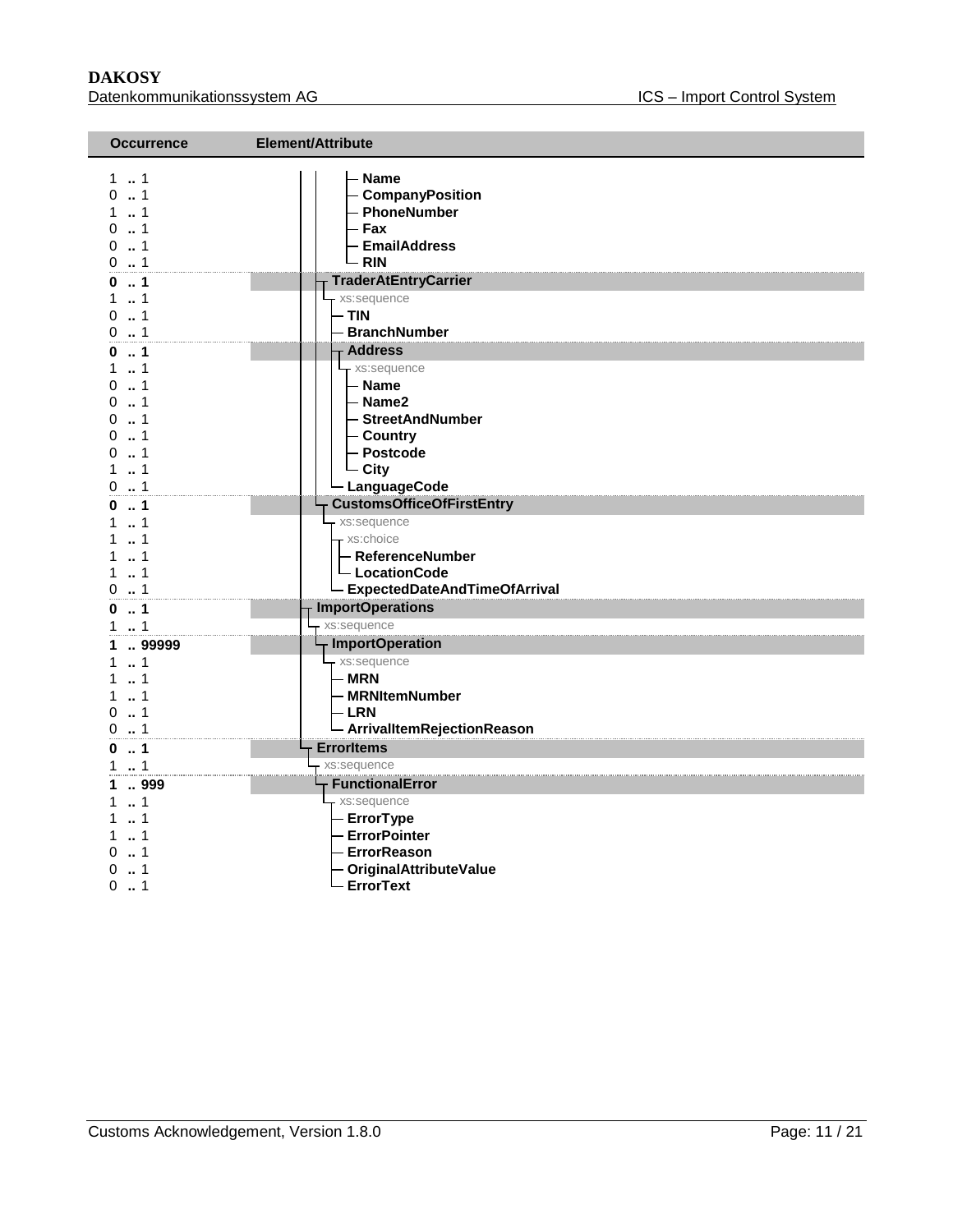#### **5 Guideline**

<span id="page-11-0"></span>

| Element/Attribute             | <b>Annotation</b>                   |                                                         |
|-------------------------------|-------------------------------------|---------------------------------------------------------|
| xs:sequence                   | Occurence                           | 1.1                                                     |
| <b>Transaction</b>            | Occurence                           | $1 - 1$                                                 |
| xs:sequence                   | Occurence                           | $1 \cdot 1$                                             |
| - IOPartner                   | <b>Occurence</b>                    | $1 - 1$                                                 |
|                               | Length                              | . 10                                                    |
| <b>IODivision1</b>            | Occurence                           | $0 \t . 1$                                              |
|                               | Length                              | $\cdot$ 10                                              |
| <b>IODivision2</b>            | Occurence                           | $0 \t  1$                                               |
|                               | Length                              | $\cdot$ 10                                              |
| <b>IODivision3</b>            | Occurence                           | $0 \t . \t 1$                                           |
|                               | Length                              | $-.10$                                                  |
| <b>OrgUnit</b>                | Occurence                           | $0 \t  1$                                               |
|                               | Length                              | 256                                                     |
| <b>IOReference</b>            | Occurence                           | $1 \t  1$                                               |
|                               | Length                              | $\,-.35$                                                |
| <b>IODateTime</b>             | Occurence                           | $1 - 1$                                                 |
| - Version                     | Occurence                           | $1 - 1$                                                 |
|                               | Length                              | $\ldots$ 3                                              |
|                               | <b>Pattern</b>                      | 006 007                                                 |
|                               | Remark                              | This field should contain the following value: 007      |
| <b>Messages</b>               | Occurence                           | $1 \t  1$                                               |
| xs:sequence                   | <b>Occurence</b>                    | $1 - 1$                                                 |
| xs:choice                     | <b>Occurence</b>                    | $1 - 1$                                                 |
| <b>CustomsAcknowledgement</b> | <b>Occurence</b>                    | $1 \t  \t 1$                                            |
|                               | Occurence                           | 11                                                      |
| xs:sequence                   |                                     |                                                         |
| ObjectIdentification          | <b>Occurence</b>                    | $1 - 1$                                                 |
| $\downarrow$ xs:sequence      | Occurence                           | $1 \cdot 1$                                             |
| ObjectName                    | Occurence                           | $1 \quad 1$                                             |
|                               | Length                              | 35                                                      |
|                               | <b>Remark</b>                       | Messages sent from ZODIAK ICS will contain the local    |
|                               |                                     | reference number in their ObjectName field              |
| <b>ObjectAlias</b>            | Occurence                           | 01<br>$\frac{1}{2}$ 35                                  |
|                               | Length                              |                                                         |
|                               | <b>Description</b><br><b>Remark</b> | 2. Objekt Name<br>Unused in ZODIAK ICS                  |
|                               | <b>Occurence</b>                    | $0 \t  1$                                               |
| <b>TypeOfDeclaration</b>      | <b>Default</b>                      | ORIGINAL                                                |
|                               | Length                              | . 10                                                    |
|                               | <b>Description</b>                  | This field is used to distinguish between original and  |
|                               |                                     | update messages of the EntrySummaryDeclaration resp.    |
|                               |                                     | the EntrySummaryDeclarationAck.                         |
| OriginalMessageName           | Occurence                           | $0 \t . 1$                                              |
|                               | Length                              | . 10                                                    |
|                               | Description                         | For messages sent from customs, this field contains the |
|                               |                                     | TAXUD name of the original message                      |
|                               | Remark                              | Messages from German customs might contain              |
|                               |                                     | "E_FEHLER" instead of a "real" TAXUD name               |
|                               | <b>Applicable Codes</b>             |                                                         |
|                               | <b>E_ARI_REJ</b>                    |                                                         |
|                               | E_ARN_VAL                           |                                                         |
|                               | E_DIV_ACK                           |                                                         |
|                               | E_DIV_REJ                           |                                                         |
|                               | <b>E_ENS_ARJ</b>                    |                                                         |
|                               | <b>E_ENS_REJ</b>                    |                                                         |
|                               | <b>E_ENS_STA</b>                    |                                                         |
|                               | <b>E EXS ACK</b>                    |                                                         |
|                               | NLBB15                              |                                                         |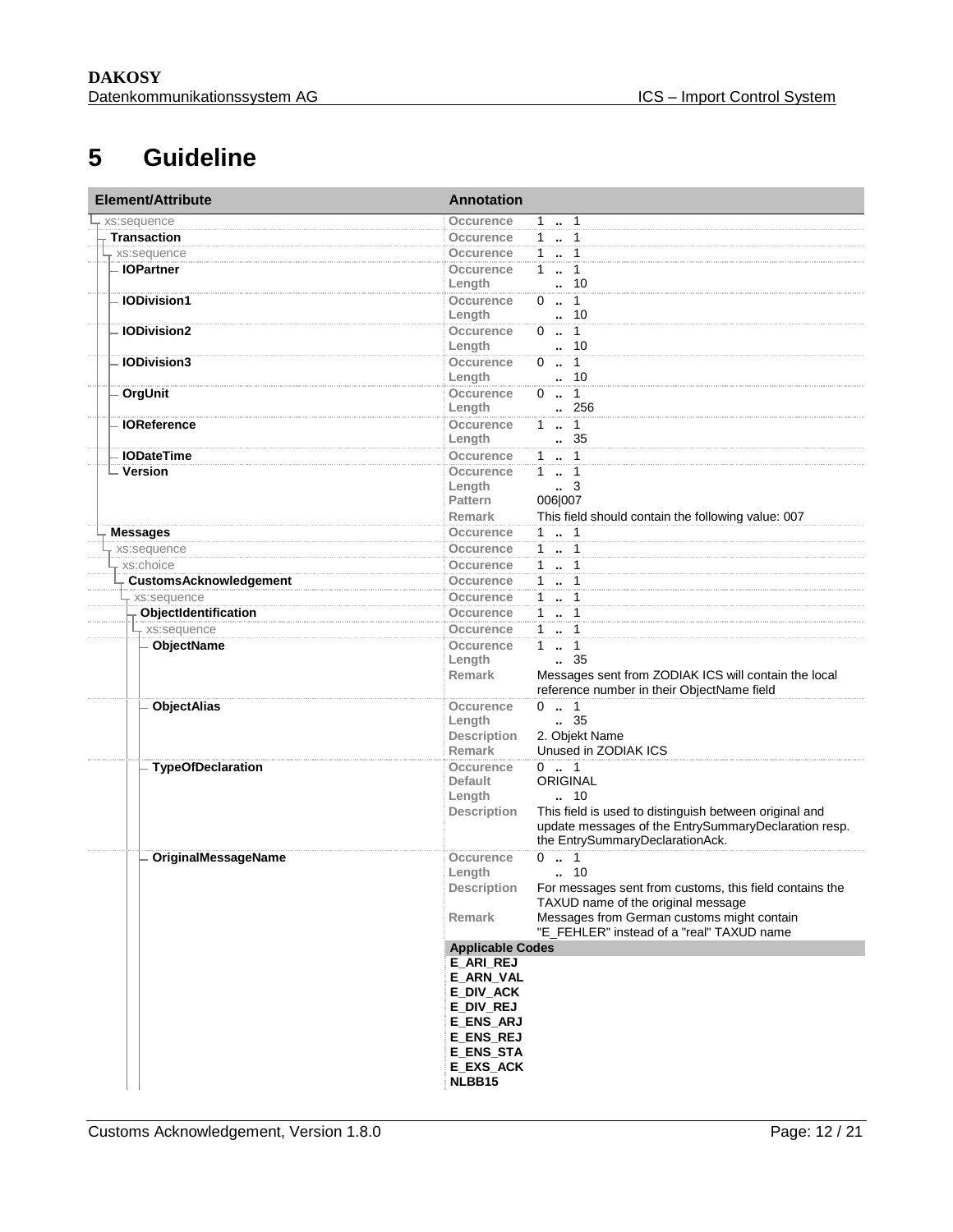| <b>Element/Attribute</b>    | <b>Annotation</b>                                                                                                                           |                                                                                                                                                                                                                                                                                                                                                                                                                                                                                                                                                                                                                                     |
|-----------------------------|---------------------------------------------------------------------------------------------------------------------------------------------|-------------------------------------------------------------------------------------------------------------------------------------------------------------------------------------------------------------------------------------------------------------------------------------------------------------------------------------------------------------------------------------------------------------------------------------------------------------------------------------------------------------------------------------------------------------------------------------------------------------------------------------|
|                             | <b>Applicable Codes</b><br>NLBB16<br>NLBB24<br>NLBB51                                                                                       |                                                                                                                                                                                                                                                                                                                                                                                                                                                                                                                                                                                                                                     |
| <b>TransactionReference</b> | Occurence<br>Length<br>Description                                                                                                          | $0 \t  1$<br>$\frac{1}{2}$ 35<br>The TransactionReference element refers to the<br>IOReference of the original message which is<br>acknowledged/rejected.                                                                                                                                                                                                                                                                                                                                                                                                                                                                           |
| <b>EDIFACTMessageNo</b>     | Occurence<br>Length<br><b>Description</b><br>Remark                                                                                         | $0 \t  1$<br>$\frac{1}{2}$ 35<br>Unique message reference number assigned by customs<br>This field contains the technical reference of a customs<br>message which is transmitted to the customer via the<br>ZODIAK ICS XML interface                                                                                                                                                                                                                                                                                                                                                                                                |
| <b>DateOfReceipt</b>        | Occurence<br>Description<br><b>Remark</b>                                                                                                   | 11<br>Date and time when the event reported occured<br>For ZODIAK ICS, this field contains the date and time<br>when the original message (the one being acknowledged<br>of forwarded with this XML message) was received                                                                                                                                                                                                                                                                                                                                                                                                           |
| <b>EventSeverity</b>        | Occurence<br>Length<br><b>Description</b>                                                                                                   | $1 \t  \t 1$<br>$\, - 10$<br>Possible values are:<br>*OKAY<br>*WARNING<br>*ERROR                                                                                                                                                                                                                                                                                                                                                                                                                                                                                                                                                    |
|                             | <b>Applicable Codes</b><br>*ERROR<br>*OKAY<br>*WARNING                                                                                      |                                                                                                                                                                                                                                                                                                                                                                                                                                                                                                                                                                                                                                     |
| EventLocation               | Occurence<br>Length<br>Description                                                                                                          | 1 . 1<br>$\cdot$ 20<br>This field is used to indicate where in the communications<br>chain an error occured (at DAKOSY or at customs)                                                                                                                                                                                                                                                                                                                                                                                                                                                                                               |
|                             | <b>Applicable Codes</b><br>*CUSTOMS-C<br>*CUSTOMS-G<br>*CUSTOMS-TE<br>*DAKOSY-CO<br>*DAKOSY-EDI-<br>*DAKOSY-ZOD<br><b>DAKOSY</b><br>customs |                                                                                                                                                                                                                                                                                                                                                                                                                                                                                                                                                                                                                                     |
| Header                      | Occurence                                                                                                                                   | 1 . 1                                                                                                                                                                                                                                                                                                                                                                                                                                                                                                                                                                                                                               |
| xs:sequence<br>- LRN        | Occurence<br>Occurence<br>Length<br><b>Description</b><br><b>Remark</b>                                                                     | 1  1<br>$0 \t  1$<br>22<br>Local Reference Number<br>Unique reference assigned by the message sender in<br>order to link the message with his inhouse system. The<br>LRN will be sent back in any customs response<br>messages.<br>Definition accd. TAXUD: "The Local Reference Number<br>(LRN)/Diversion LRN/Arrival LRN shall be a number/<br>identifier allocated by the sending TRADER for a specific<br>transaction (ENS, Arrival notification). It shall be unique<br>per Trader sending the transaction."<br>Note: For ENS to UK, RO and LV, DAKOSY will translate<br>the sender's LRN to a certain format required by these |
|                             |                                                                                                                                             | countries' customs agencies. This means that the LRN                                                                                                                                                                                                                                                                                                                                                                                                                                                                                                                                                                                |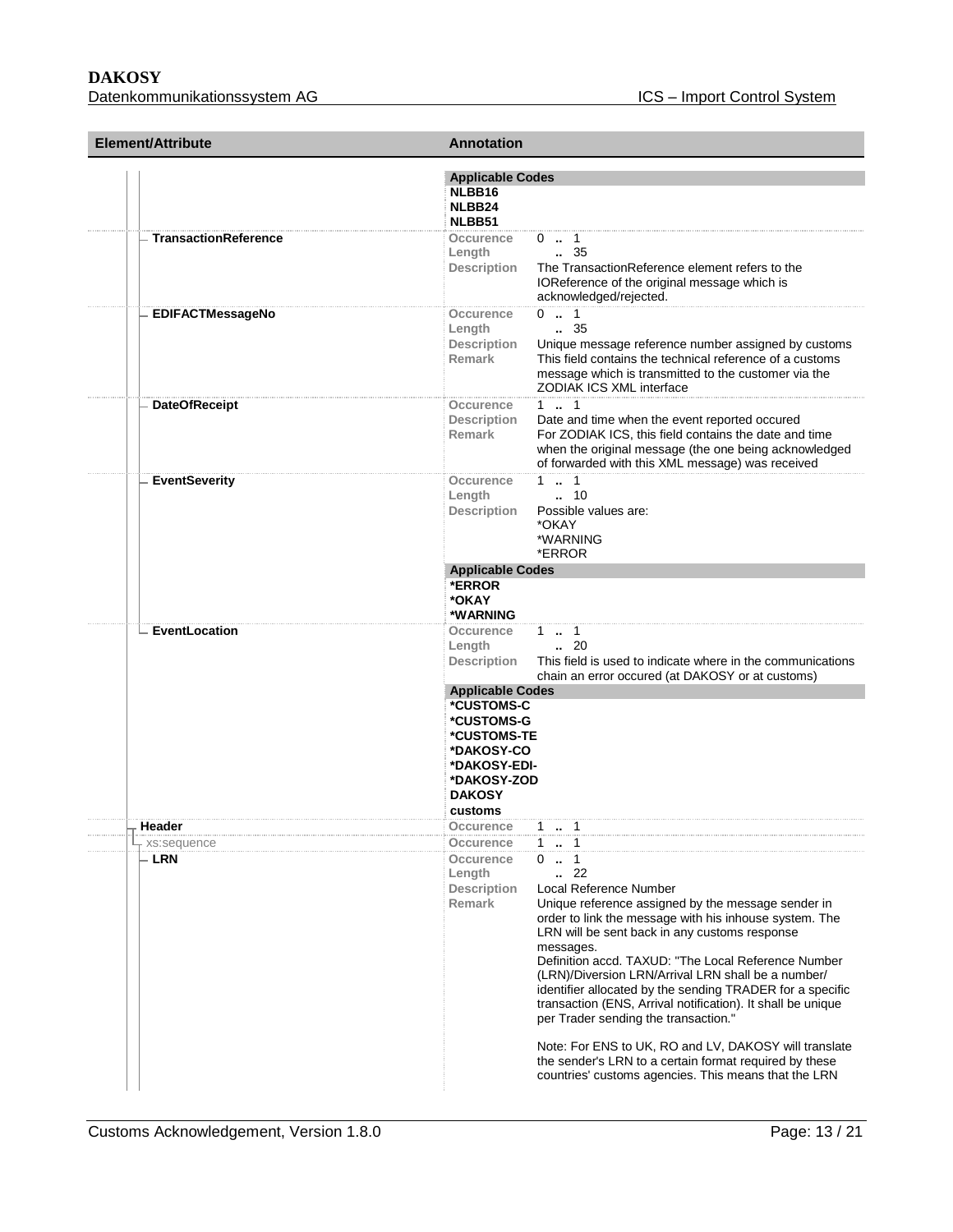| <b>Element/Attribute</b>           | <b>Annotation</b>                                                                                                                   |                                                                                                                                                                                                                                                                                                                                                                                                                                                                                                                                                                                                                                                                                                                                                     |
|------------------------------------|-------------------------------------------------------------------------------------------------------------------------------------|-----------------------------------------------------------------------------------------------------------------------------------------------------------------------------------------------------------------------------------------------------------------------------------------------------------------------------------------------------------------------------------------------------------------------------------------------------------------------------------------------------------------------------------------------------------------------------------------------------------------------------------------------------------------------------------------------------------------------------------------------------|
|                                    |                                                                                                                                     | specifier here is not known to the customs agencies in<br>these countries.                                                                                                                                                                                                                                                                                                                                                                                                                                                                                                                                                                                                                                                                          |
| <b>DeclarationLRN</b>              | Occurence<br>Length<br><b>Remark</b>                                                                                                | $0 \t  1$<br>$\binom{2}{2}$<br>Unique reference assigned by the message sender in<br>order to link the message with his inhouse system. The<br>LRN will be sent back in any customs response<br>messages.<br>Definition accd. TAXUD: "The Local Reference Number<br>(LRN)/Diversion LRN/Arrival LRN shall be a number/<br>identifier allocated by the sending TRADER for a specific<br>transaction (ENS, Arrival notification). It shall be unique<br>per Trader sending the transaction."<br>Note: For ENS to UK, RO and LV, DAKOSY will translate<br>the sender's LRN to a certain format required by these<br>countries' customs agencies. This means that the LRN<br>specifier here is not known to the customs agencies in<br>these countries. |
|                                    | <b>Description</b>                                                                                                                  | Local Reference Number of the original entry summary<br>declaration                                                                                                                                                                                                                                                                                                                                                                                                                                                                                                                                                                                                                                                                                 |
| AcknowledgementDateTime            | Occurence                                                                                                                           | $0 \t  1$                                                                                                                                                                                                                                                                                                                                                                                                                                                                                                                                                                                                                                                                                                                                           |
| DeclarationRegistrationDateTime    | Occurence                                                                                                                           | $0 \t  1$                                                                                                                                                                                                                                                                                                                                                                                                                                                                                                                                                                                                                                                                                                                                           |
| <b>MRN</b>                         | Occurence<br>Length<br>Pattern<br><b>Description</b>                                                                                | $0$ . 1<br>1818<br>\d\d[A-Z]{2}[A-Za-z0-9]{14}<br>MRN associated with the ENS declaration                                                                                                                                                                                                                                                                                                                                                                                                                                                                                                                                                                                                                                                           |
| <b>TransportModeAtBorder</b>       | Occurence<br>Length                                                                                                                 | $0 \t  1$<br>1                                                                                                                                                                                                                                                                                                                                                                                                                                                                                                                                                                                                                                                                                                                                      |
| <b>CommercialReferenceNumber</b>   | Occurence<br>Length<br><b>Description</b>                                                                                           | $0 \t  1$<br>.70<br>Unique identification of consignment e.g. UCR or freight<br>document number.                                                                                                                                                                                                                                                                                                                                                                                                                                                                                                                                                                                                                                                    |
| ConveyanceReferenceNumber          | Occurence<br>Length                                                                                                                 | $0 \t  1$<br>35                                                                                                                                                                                                                                                                                                                                                                                                                                                                                                                                                                                                                                                                                                                                     |
| IdentityOfMeansOfTransportAtBorder | <b>Occurence</b>                                                                                                                    | $0 \t  \t 1$                                                                                                                                                                                                                                                                                                                                                                                                                                                                                                                                                                                                                                                                                                                                        |
| xs:sequence                        | Occurence                                                                                                                           | 1  1                                                                                                                                                                                                                                                                                                                                                                                                                                                                                                                                                                                                                                                                                                                                                |
| - IdentityCrossingBorder           | Occurence<br>Length<br><b>Description</b><br><b>Remark</b>                                                                          | $0 \t  1$<br>$\cdot$ 27<br>Name or indicator of the registration number (means of<br>transport at border)<br>For sea freight, the vessel's IMO or ENI number has to be<br>submitted here. The field must not be used in case of air<br>freight (TransportModeAtBorder = 4)                                                                                                                                                                                                                                                                                                                                                                                                                                                                          |
| <b>DeclarationStatus</b>           | Occurence<br>Length                                                                                                                 | 0.1<br>5                                                                                                                                                                                                                                                                                                                                                                                                                                                                                                                                                                                                                                                                                                                                            |
|                                    | <b>Applicable Codes</b><br><b>ENS01</b><br>ENS <sub>02</sub><br><b>ENS03</b>                                                        |                                                                                                                                                                                                                                                                                                                                                                                                                                                                                                                                                                                                                                                                                                                                                     |
| <b>RejectionCode</b>               | Occurence<br>FractionDigits 0<br><b>TotalDigits</b><br><b>Inclusive</b><br>Pattern<br><b>Description</b><br><b>Applicable Codes</b> | $0 \t  1$<br>1<br>0<br>$\{d\}$<br>Reason for the rejection of an amendment (will not be sent<br>from all countries)                                                                                                                                                                                                                                                                                                                                                                                                                                                                                                                                                                                                                                 |
|                                    | 1.                                                                                                                                  | Trader not allowed to amend                                                                                                                                                                                                                                                                                                                                                                                                                                                                                                                                                                                                                                                                                                                         |
|                                    | 2                                                                                                                                   | Cancelled                                                                                                                                                                                                                                                                                                                                                                                                                                                                                                                                                                                                                                                                                                                                           |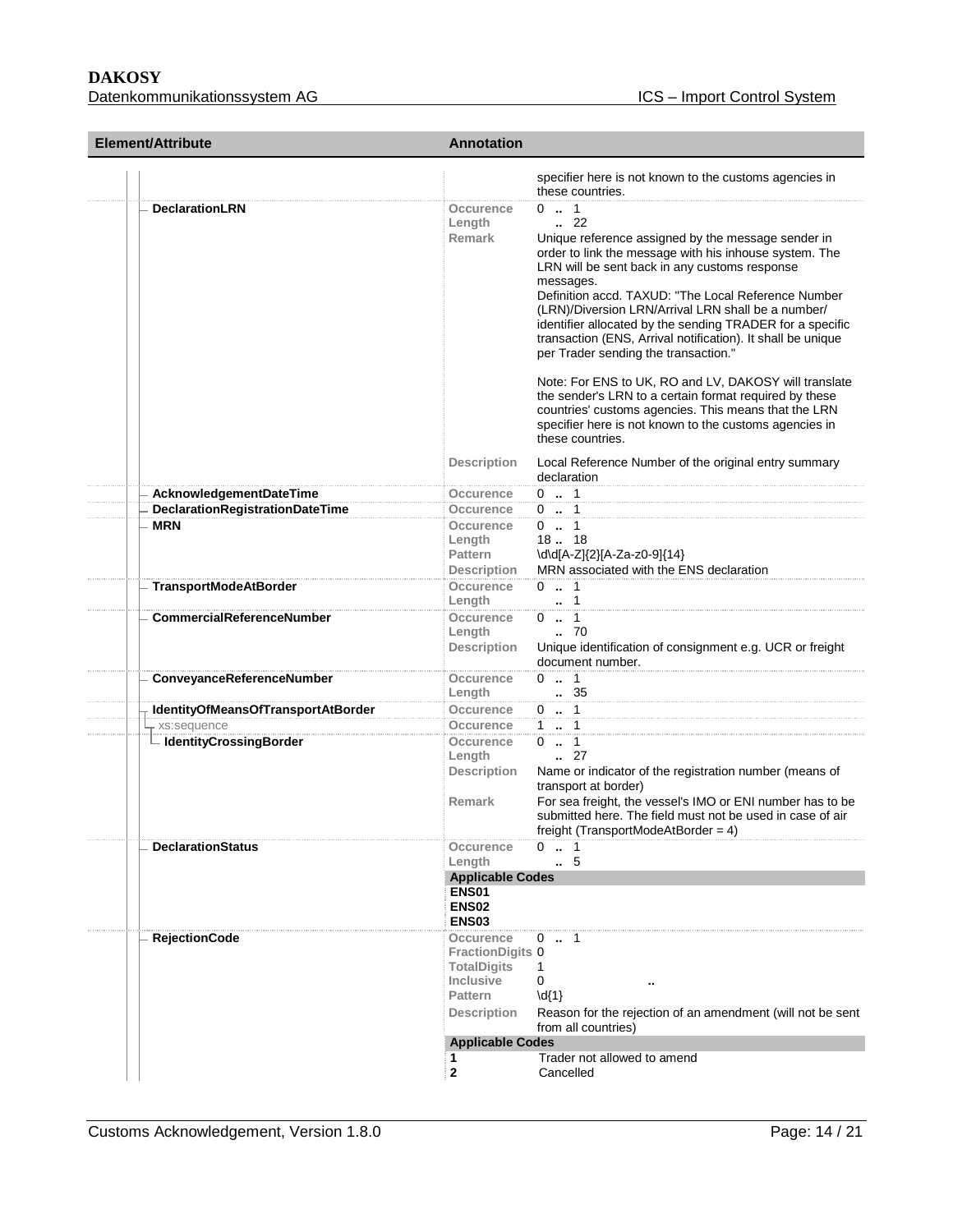| <b>Element/Attribute</b>             | <b>Annotation</b><br><b>Applicable Codes</b> |                                                                                                                        |  |
|--------------------------------------|----------------------------------------------|------------------------------------------------------------------------------------------------------------------------|--|
|                                      |                                              |                                                                                                                        |  |
|                                      | 3                                            | MRN unknown                                                                                                            |  |
|                                      | 4                                            |                                                                                                                        |  |
|                                      | 5                                            | Goods entered already                                                                                                  |  |
|                                      | 6                                            | Goods released for subsequent procedure already                                                                        |  |
|                                      | 9                                            | Goods under control                                                                                                    |  |
| RejectionReason                      | Occurence                                    | $0 \t  1$                                                                                                              |  |
|                                      | Length<br>Occurence                          | 350                                                                                                                    |  |
| RequestingTrader                     |                                              | $0 \t . 1$<br>$1 - 1$                                                                                                  |  |
| - xs:sequence<br>– TIN               | Occurence<br>Occurence                       | $1 \t  \t 1$                                                                                                           |  |
|                                      | Length                                       | $\cdot$ 17                                                                                                             |  |
|                                      | Remark                                       | An EORI-TIN consists of a two-digit countrycode (e.g.                                                                  |  |
|                                      |                                              | 'DE') and up to 15 alphanumeric characters, e.g.                                                                       |  |
|                                      |                                              | CZ1234FGH55                                                                                                            |  |
|                                      | <b>Description</b>                           | EORI-TIN                                                                                                               |  |
| <b>BranchNumber</b>                  | <b>Occurence</b>                             | $0 \t  1$                                                                                                              |  |
|                                      | <b>Pattern</b>                               | $\{4\}$                                                                                                                |  |
|                                      | <b>Remark</b>                                | The branch number is 4-digit numeric. '0000' must be                                                                   |  |
|                                      |                                              | transmitted, if the participant did not apply for branch                                                               |  |
|                                      |                                              | number(s).                                                                                                             |  |
|                                      |                                              | Branch (0000 - 9999).                                                                                                  |  |
| <b>Address</b>                       | Occurence                                    | $0$ . 1                                                                                                                |  |
| r xs:sequence                        | Occurence                                    | $1 \t  \t 1$                                                                                                           |  |
| <b>Name</b>                          | Occurence                                    | $0 \t  1$                                                                                                              |  |
|                                      | Length                                       | . 35                                                                                                                   |  |
| Name <sub>2</sub>                    | Occurence                                    | $0 \t  1$                                                                                                              |  |
|                                      | Length                                       | $\frac{1}{2}$ 35                                                                                                       |  |
|                                      | Description<br>Remark                        | <b>Name Continuation</b>                                                                                               |  |
|                                      |                                              | This field is used for sending the 2nd part of the company<br>name (if the name is longer than 35 char). It is used by |  |
|                                      |                                              | finnish customs only.                                                                                                  |  |
| <b>StreetAndNumber</b>               | Occurence                                    | $0 \t  1$                                                                                                              |  |
|                                      | Length                                       | . 35                                                                                                                   |  |
| Country                              | Occurence                                    | $0 \t  1$                                                                                                              |  |
|                                      | <b>Pattern</b>                               | $[a-zA-Z](2)$                                                                                                          |  |
| Postcode                             | Occurence                                    | $0 \t  1$                                                                                                              |  |
|                                      | Length                                       | 9                                                                                                                      |  |
| - City                               | Occurence                                    | 1 . 1                                                                                                                  |  |
|                                      | Length                                       | . 35                                                                                                                   |  |
| $\mathrel{\sqsubseteq}$ LanguageCode | Occurence                                    | $0 \t  1$                                                                                                              |  |
|                                      | Pattern                                      | $[a-zA-Z]\{2\}$                                                                                                        |  |
|                                      | <b>Description</b>                           | This field can be used to provide a two-character language                                                             |  |
|                                      |                                              | code, describing the language used for address and                                                                     |  |
|                                      |                                              | contact data. Whether this field is used and whether it is<br>mandatory depends on the receiving country of a          |  |
|                                      |                                              | message.                                                                                                               |  |
|                                      | Occurence                                    | $0 \t . 1$                                                                                                             |  |
| xs:sequence                          |                                              | $0 \t  1$                                                                                                              |  |
| <b>ContactPerson</b>                 | Occurence<br>Occurence                       | $1 \t  1$                                                                                                              |  |
| xs:sequence<br>- Name                | Occurence                                    | $1 - 1$                                                                                                                |  |
|                                      | Length                                       | .35                                                                                                                    |  |
|                                      | <b>Description</b>                           | Name of contact person (in the company)                                                                                |  |
| <b>CompanyPosition</b>               | Occurence                                    | $0 \t  1$                                                                                                              |  |
|                                      | Length                                       | .35                                                                                                                    |  |
|                                      | <b>Description</b>                           | Position of the contact person (in the company)                                                                        |  |
| PhoneNumber                          | Occurence                                    | $1 - 1$                                                                                                                |  |
|                                      | Length                                       | 35                                                                                                                     |  |
|                                      | <b>Description</b>                           | Phone number of the contact person (in the company)                                                                    |  |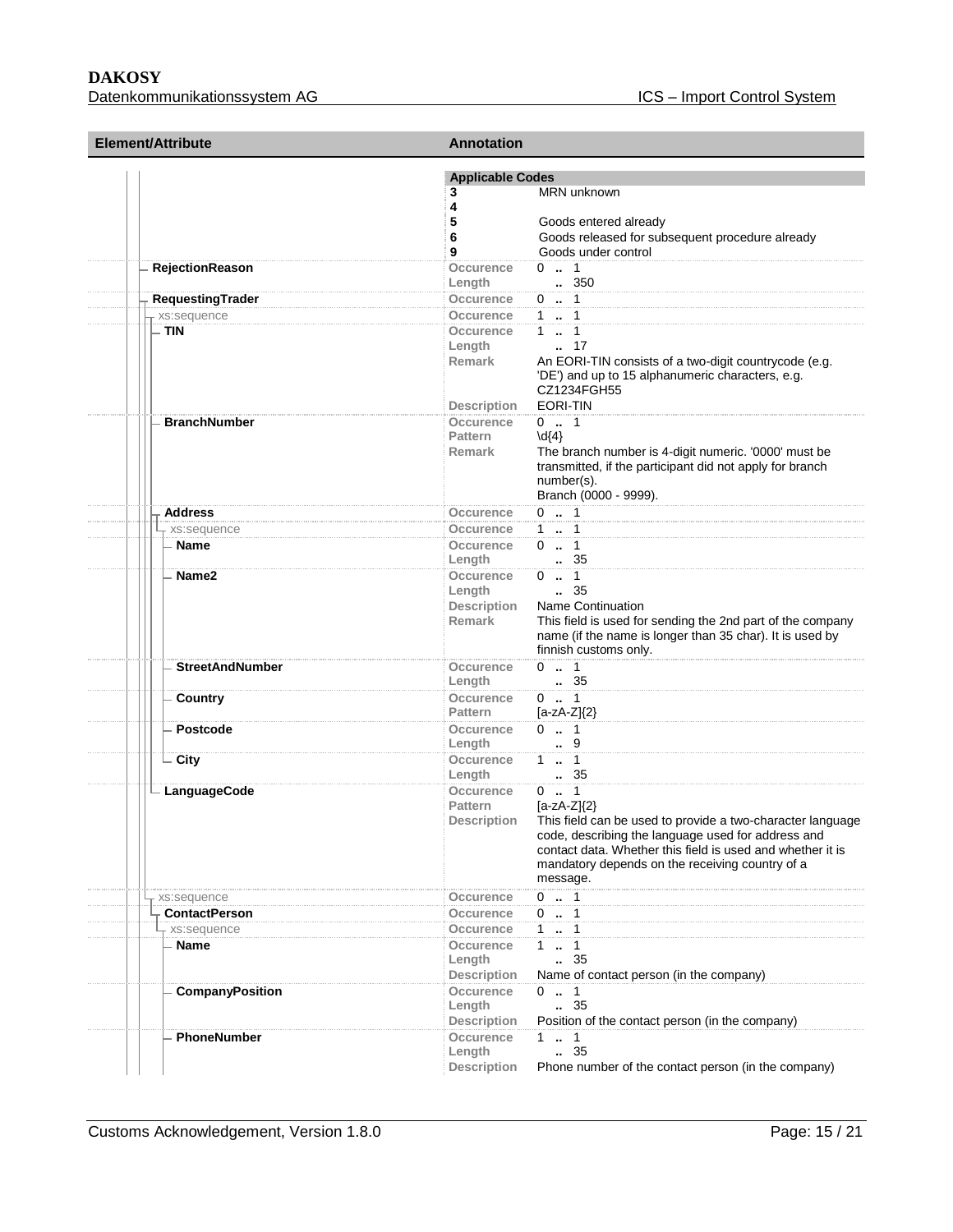| <b>Element/Attribute</b>           | <b>Annotation</b>                                                                                                                                                                                                                                                                                                         |  |  |
|------------------------------------|---------------------------------------------------------------------------------------------------------------------------------------------------------------------------------------------------------------------------------------------------------------------------------------------------------------------------|--|--|
| Fax                                | Occurence<br>$0 \t  1$<br>$\,-.35$<br>Length<br><b>Description</b><br>Fax of the contact person (in the company)                                                                                                                                                                                                          |  |  |
| <b>EmailAddress</b>                | Occurence<br>$0 \t  1$<br>Length<br>$\ldots$ 256<br>Email address of the contact person (in the company)<br>Description                                                                                                                                                                                                   |  |  |
| <b>RIN</b>                         | $0 \t  1$<br>Occurence<br>Length<br>$\ldots$ 17<br>The 'RIN' will only be used for certain messages to<br><b>Description</b><br>customs in Austria                                                                                                                                                                        |  |  |
| PersonLodgingTheSummaryDeclaration | $0 \t  1$<br>Occurence<br>Contains information about the participant/person who<br><b>Description</b><br>lodged the entry summary declaration                                                                                                                                                                             |  |  |
| xs:sequence                        | $1 \t  \t 1$<br>Occurence                                                                                                                                                                                                                                                                                                 |  |  |
| . TIN                              | $0 \t . 1$<br>Occurence<br>Length<br>17<br>An EORI-TIN consists of a two-digit countrycode (e.g.<br><b>Remark</b><br>'DE') and up to 15 alphanumeric characters, e.g.<br>CZ1234FGH55<br><b>EORI-TIN</b><br><b>Description</b>                                                                                             |  |  |
| <b>BranchNumber</b>                | $0 \t  1$<br><b>Occurence</b><br><b>Pattern</b><br>$\{d\}$<br>The branch number is 4-digit numeric. '0000' must be<br><b>Remark</b><br>transmitted, if the participant did not apply for branch<br>number(s).<br>Branch (0000 - 9999).                                                                                    |  |  |
| Address                            | $0 \t  \t 1$<br>Occurence                                                                                                                                                                                                                                                                                                 |  |  |
| xs:sequence                        | $1 \t  \t 1$<br>Occurence                                                                                                                                                                                                                                                                                                 |  |  |
| <b>Name</b>                        | $0 \t  1$<br>Occurence<br>. 35<br>Length                                                                                                                                                                                                                                                                                  |  |  |
| Name2                              | $0 \t . 1$<br>Occurence<br>$\frac{1}{2}$ 35<br>Length<br>Description<br>Name Continuation<br>This field is used for sending the 2nd part of the company<br><b>Remark</b><br>name (if the name is longer than 35 char). It is used by<br>finnish customs only.                                                             |  |  |
| <b>StreetAndNumber</b>             | $0 \t . 1$<br>Occurence<br>$\therefore$ 35<br>Length                                                                                                                                                                                                                                                                      |  |  |
| Country                            | $0 \t  1$<br>Occurence<br><b>Pattern</b><br>$[a-zA-Z]\{2\}$                                                                                                                                                                                                                                                               |  |  |
| <b>Postcode</b>                    | $0 \t  1$<br>Occurence<br>Length<br>9                                                                                                                                                                                                                                                                                     |  |  |
| City                               | Occurence<br>$1 \t  1$<br>. 35<br>Length                                                                                                                                                                                                                                                                                  |  |  |
| - LanguageCode                     | $0 \t  1$<br>Occurence<br>Pattern<br>$[a-zA-Z](2)$<br>This field can be used to provide a two-character language<br><b>Description</b><br>code, describing the language used for address and<br>contact data. Whether this field is used and whether it is<br>mandatory depends on the receiving country of a<br>message. |  |  |
| xs:sequence                        | $0$ . 1<br>Occurence                                                                                                                                                                                                                                                                                                      |  |  |
| <b>ContactPerson</b>               | $0$ . 1<br>Occurence                                                                                                                                                                                                                                                                                                      |  |  |
| - xs:sequence                      | 1  1<br>Occurence                                                                                                                                                                                                                                                                                                         |  |  |
| Name                               | $1 - 1$<br>Occurence<br>Length<br>35<br>Name of contact person (in the company)<br><b>Description</b>                                                                                                                                                                                                                     |  |  |
| CompanyPosition                    | Occurence<br>$0$ . 1<br>. 35<br>Length<br><b>Description</b><br>Position of the contact person (in the company)                                                                                                                                                                                                           |  |  |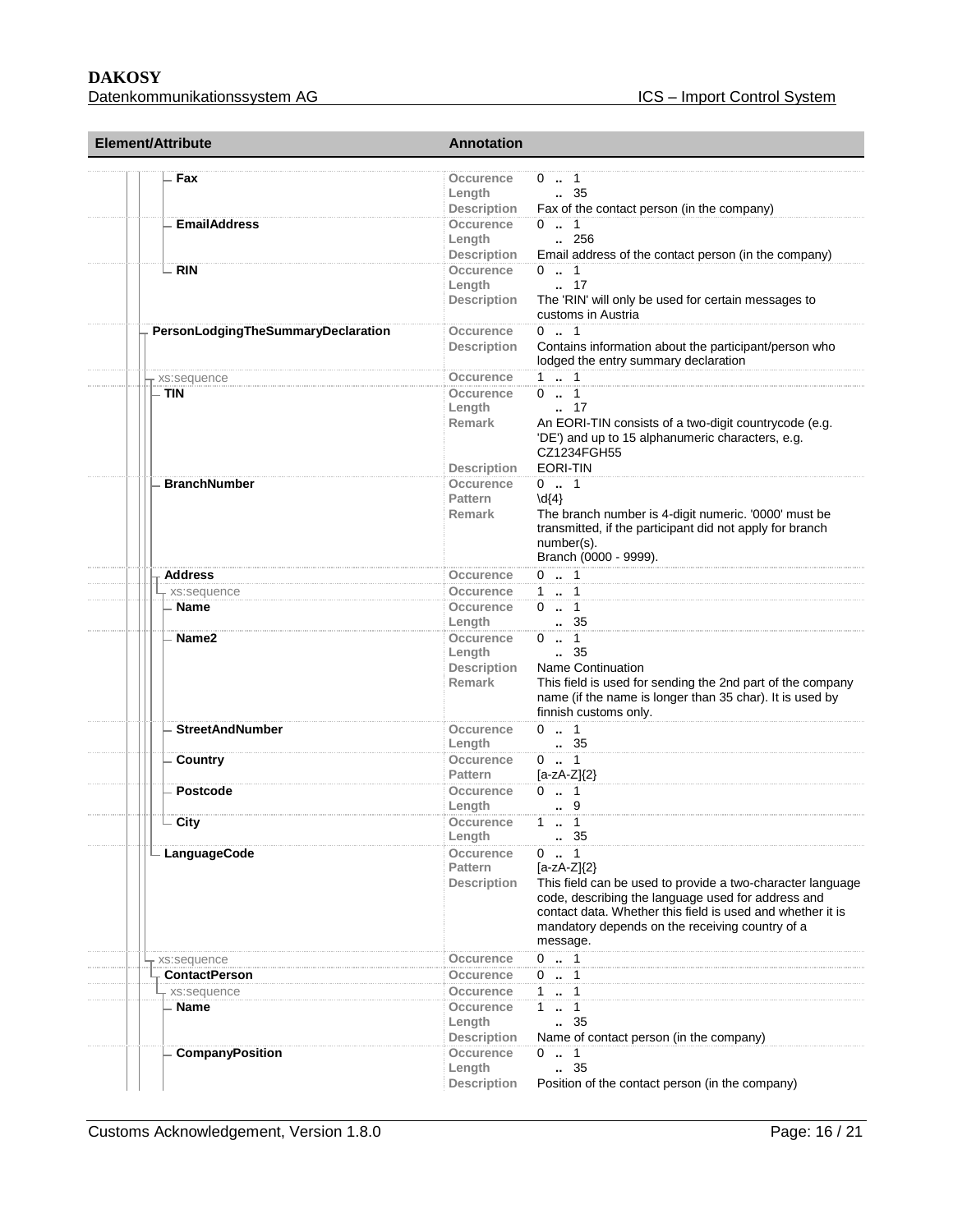| Element/Attribute           | <b>Annotation</b>                                                                                                                                                                                                                                                                                                              |  |  |
|-----------------------------|--------------------------------------------------------------------------------------------------------------------------------------------------------------------------------------------------------------------------------------------------------------------------------------------------------------------------------|--|--|
| <b>PhoneNumber</b>          | Occurence<br>1 . 1<br>$\,-.35$<br>Length<br><b>Description</b><br>Phone number of the contact person (in the company)                                                                                                                                                                                                          |  |  |
| Fax                         | Occurence<br>$0 \t  1$<br>Length<br>$\frac{35}{2}$<br>Description<br>Fax of the contact person (in the company)                                                                                                                                                                                                                |  |  |
| <b>EmailAddress</b>         | $0 \t  1$<br>Occurence<br>Length<br>.256<br>Description<br>Email address of the contact person (in the company)                                                                                                                                                                                                                |  |  |
| <b>RIN</b>                  | Occurence<br>$0 \t  1$<br>$\ldots$ 17<br>Length<br>The 'RIN' will only be used for certain messages to<br>Description<br>customs in Austria                                                                                                                                                                                    |  |  |
| <b>TraderRepresentative</b> | $0 \t  1$<br>Occurence<br>Description<br>Contains information about the representative                                                                                                                                                                                                                                         |  |  |
| xs:sequence                 | <b>Occurence</b><br>1  1                                                                                                                                                                                                                                                                                                       |  |  |
| <b>TIN</b>                  | $0 \t  1$<br>Occurence<br>$\ldots$ 17<br>Length<br>Remark<br>An EORI-TIN consists of a two-digit countrycode (e.g.<br>'DE') and up to 15 alphanumeric characters, e.g.<br>CZ1234FGH55                                                                                                                                          |  |  |
|                             | <b>EORI-TIN</b><br><b>Description</b>                                                                                                                                                                                                                                                                                          |  |  |
| <b>BranchNumber</b>         | $0 \t  1$<br>Occurence<br><b>Pattern</b><br>$\{4\}$<br>The branch number is 4-digit numeric. '0000' must be<br><b>Remark</b><br>transmitted, if the participant did not apply for branch<br>number(s).<br>Branch (0000 - 9999).                                                                                                |  |  |
| <b>Address</b>              | $0 \t  1$<br>Occurence                                                                                                                                                                                                                                                                                                         |  |  |
| - xs:sequence               | $1 \quad 1$<br>Occurence                                                                                                                                                                                                                                                                                                       |  |  |
| Name                        | $0 \t  1$<br>Occurence<br>35<br>Length                                                                                                                                                                                                                                                                                         |  |  |
| Name2                       | $0 \t  1$<br>Occurence<br>$\, 35$<br>Length<br><b>Name Continuation</b><br>Description<br>This field is used for sending the 2nd part of the company<br>Remark<br>name (if the name is longer than 35 char). It is used by<br>finnish customs only.                                                                            |  |  |
| <b>StreetAndNumber</b>      | $0 \t  1$<br><b>Occurence</b><br>. 35<br>Lenath                                                                                                                                                                                                                                                                                |  |  |
| Country                     | Occurence<br>$0 \t  1$<br>$[a-zA-Z]\{2\}$<br><b>Pattern</b>                                                                                                                                                                                                                                                                    |  |  |
| Postcode                    | $0 \t  1$<br>Occurence<br>Length<br>9                                                                                                                                                                                                                                                                                          |  |  |
| City                        | $\cdots$ 1<br>Occurence<br>1<br>. 35<br>Lenath                                                                                                                                                                                                                                                                                 |  |  |
| - LanguageCode              | Occurence<br>$0$ . 1<br><b>Pattern</b><br>$[a-zA-Z](2)$<br>This field can be used to provide a two-character language<br><b>Description</b><br>code, describing the language used for address and<br>contact data. Whether this field is used and whether it is<br>mandatory depends on the receiving country of a<br>message. |  |  |
| xs:sequence                 | $0 \t  1$<br>Occurence                                                                                                                                                                                                                                                                                                         |  |  |
| <b>ContactPerson</b>        | $0 \t  1$<br>Occurence                                                                                                                                                                                                                                                                                                         |  |  |
| xs:sequence                 | $\ldots$ 1<br>Occurence<br>1                                                                                                                                                                                                                                                                                                   |  |  |
| <b>Name</b>                 | 11<br>Occurence<br>. 35<br>Length<br><b>Description</b><br>Name of contact person (in the company)                                                                                                                                                                                                                             |  |  |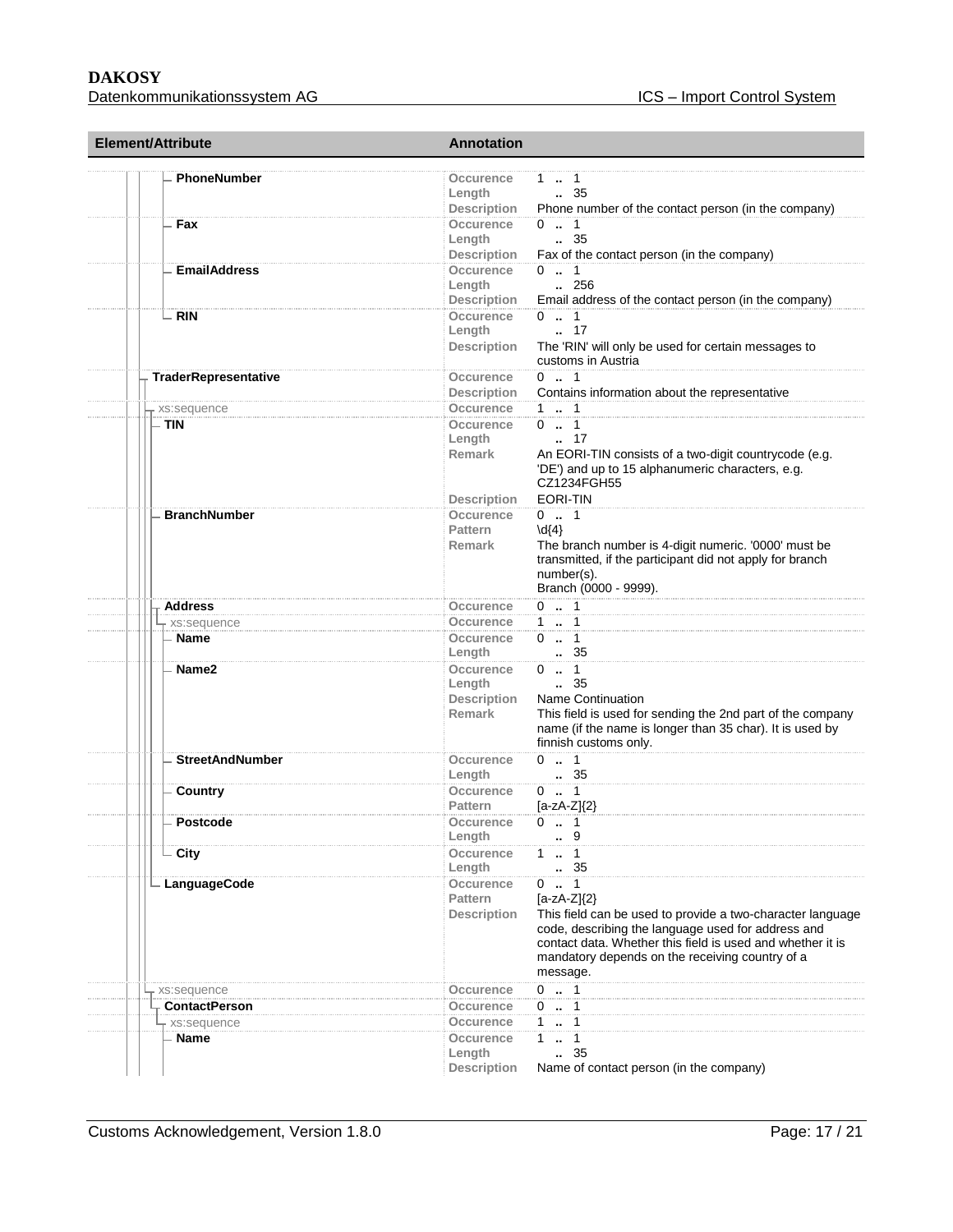Datenkommunikationssystem AG **ICS** – Import Control System

| Element/Attribute                     |                                  | <b>Annotation</b>                                          |                                                                                                                                                                                                                                                                               |  |
|---------------------------------------|----------------------------------|------------------------------------------------------------|-------------------------------------------------------------------------------------------------------------------------------------------------------------------------------------------------------------------------------------------------------------------------------|--|
| <b>CompanyPosition</b>                |                                  | Occurence<br>Length<br><b>Description</b>                  | 0 . 1<br>$\frac{1}{2}$ 35<br>Position of the contact person (in the company)                                                                                                                                                                                                  |  |
| <b>PhoneNumber</b>                    |                                  | Occurence<br>Length<br>Description                         | $1 \t  \t 1$<br>$\, 35$<br>Phone number of the contact person (in the company)                                                                                                                                                                                                |  |
| - Fax                                 |                                  | Occurence<br>Length<br>Description                         | $0 \t  1$<br>$\, 35$<br>Fax of the contact person (in the company)                                                                                                                                                                                                            |  |
| <b>EmailAddress</b>                   |                                  | Occurence<br>Length<br>Description                         | $0 \t  1$<br>$\ldots$ 256<br>Email address of the contact person (in the company)                                                                                                                                                                                             |  |
| – RIN                                 |                                  | Occurence<br>Length<br><b>Description</b>                  | $0 \t  1$<br>$\ldots$ 17<br>The 'RIN' will only be used for certain messages to<br>customs in Austria                                                                                                                                                                         |  |
| <b>TraderAtEntryCarrier</b>           |                                  | Occurence                                                  | $0 \t . 1$                                                                                                                                                                                                                                                                    |  |
| xs:sequence                           |                                  | Occurence                                                  | 1  1                                                                                                                                                                                                                                                                          |  |
| - TIN                                 |                                  | Occurence<br>Length<br><b>Remark</b><br><b>Description</b> | $0 \t  1$<br>$\ldots$ 17<br>An EORI-TIN consists of a two-digit countrycode (e.g.<br>'DE') and up to 15 alphanumeric characters, e.g.<br>CZ1234FGH55<br><b>EORI-TIN</b>                                                                                                       |  |
| <b>BranchNumber</b>                   |                                  | Occurence<br><b>Pattern</b><br><b>Remark</b>               | $0 \t  1$<br>$\{4\}$<br>The branch number is 4-digit numeric. '0000' must be<br>transmitted, if the participant did not apply for branch<br>number(s).<br>Branch (0000 - 9999).                                                                                               |  |
| <b>Address</b>                        |                                  | <b>Occurence</b>                                           | $0 \t  1$                                                                                                                                                                                                                                                                     |  |
| xs:sequence                           |                                  | Occurence                                                  | 1  1                                                                                                                                                                                                                                                                          |  |
| <b>Name</b>                           |                                  | Occurence<br>Length                                        | $0 \t  1$<br>35                                                                                                                                                                                                                                                               |  |
| Name2                                 |                                  | Occurence<br>Length<br>Description<br>Remark               | $0 \t . 1$<br>$\frac{1}{2}$ 35<br>Name Continuation<br>This field is used for sending the 2nd part of the company<br>name (if the name is longer than 35 char). It is used by<br>finnish customs only.                                                                        |  |
| <b>StreetAndNumber</b>                |                                  | Occurence<br>Length                                        | $0 \t  1$<br>. 35                                                                                                                                                                                                                                                             |  |
| Country                               |                                  | Occurence<br><b>Pattern</b>                                | $0 \t  1$<br>$[a-zA-Z]\{2\}$                                                                                                                                                                                                                                                  |  |
| Postcode                              |                                  | Occurence<br>Length                                        | $0 \t  1$<br>9                                                                                                                                                                                                                                                                |  |
| - City                                |                                  | Occurence<br>Length                                        | $\cdots$ 1<br>1<br>35                                                                                                                                                                                                                                                         |  |
| LanguageCode                          |                                  | Occurence<br>Pattern<br><b>Description</b>                 | $0 \t  1$<br>$[a-zA-Z]\{2\}$<br>This field can be used to provide a two-character language<br>code, describing the language used for address and<br>contact data. Whether this field is used and whether it is<br>mandatory depends on the receiving country of a<br>message. |  |
|                                       | <b>CustomsOfficeOfFirstEntry</b> | Occurence                                                  | $0 \t . 1$                                                                                                                                                                                                                                                                    |  |
|                                       |                                  | Description<br>Occurence                                   | Information about the first customs office at entry<br>1.1                                                                                                                                                                                                                    |  |
| xs:sequence<br><sub>r</sub> xs:choice |                                  | Occurence                                                  | $1 - 1$                                                                                                                                                                                                                                                                       |  |
|                                       |                                  |                                                            |                                                                                                                                                                                                                                                                               |  |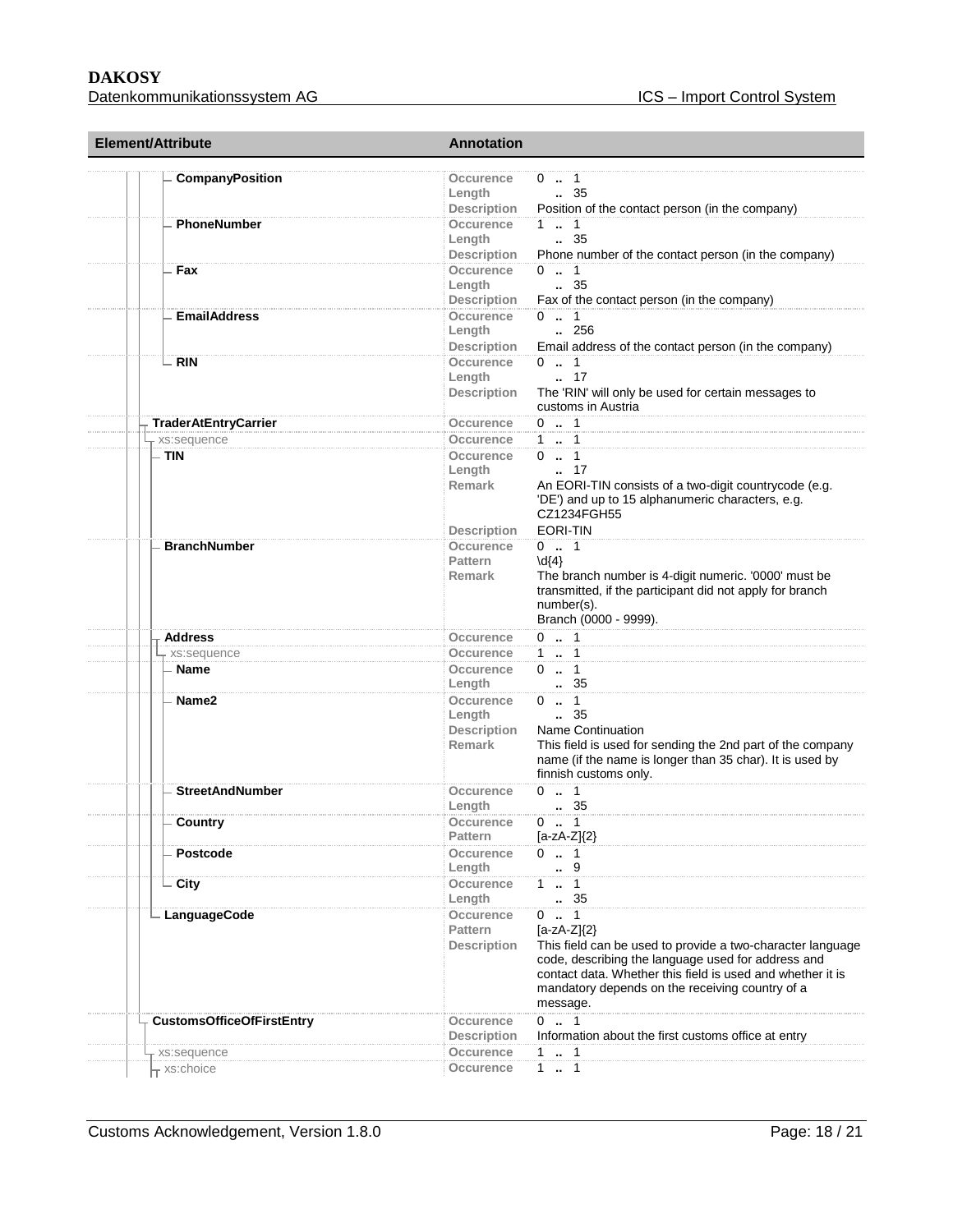| <b>Element/Attribute</b>                   | <b>Annotation</b>                                                                                                                                                                                                                                                                                                                                                                                                                                                                                                                                                                                                                                                                                                                                                                                                                                                                                                                                                                      |  |
|--------------------------------------------|----------------------------------------------------------------------------------------------------------------------------------------------------------------------------------------------------------------------------------------------------------------------------------------------------------------------------------------------------------------------------------------------------------------------------------------------------------------------------------------------------------------------------------------------------------------------------------------------------------------------------------------------------------------------------------------------------------------------------------------------------------------------------------------------------------------------------------------------------------------------------------------------------------------------------------------------------------------------------------------|--|
| <b>ReferenceNumber</b><br>$-$ LocationCode | Occurence<br>1. 1<br>8.8<br>Length<br>[A-Z]{2}[A-Z0-9]{6}<br><b>Pattern</b><br>Remark<br>This has to be a code from the COL (see http://ec.<br>europa.eu/taxation_customs/dds/csrdhome_en.htm)<br>Customs office code of the first customs office at entry<br><b>Description</b><br>$1 \t  1$<br>Occurence<br>Length<br>55<br><b>Pattern</b><br>$[A-Z]\{5\}$<br><b>Description</b><br><b>UNLocation Code</b><br><b>Description</b><br>Instead of a customs office reference number one might<br>send an UNLoCode here. DAKOSY will then map the<br>code to the appropriate number. Please contact DAKOSY<br>if you wish to use this mapping functionality.<br>Note: DAKOSY supports only a 1:1 mapping LoCode<-<br>>CustomsOffice. However, for a number of ports within<br>the EU there are several customs office codes. Therefore,<br>a customer should always consider that the possibility to<br>send customs office codes might be needed even if a<br>UNLoCode is sent usually. |  |
| <b>ExpectedDateAndTimeOfArrival</b>        | $0 \t  1$<br>Occurence<br>Expected date and time of arrival at Customs office of first<br>Description                                                                                                                                                                                                                                                                                                                                                                                                                                                                                                                                                                                                                                                                                                                                                                                                                                                                                  |  |
|                                            | entry                                                                                                                                                                                                                                                                                                                                                                                                                                                                                                                                                                                                                                                                                                                                                                                                                                                                                                                                                                                  |  |
| <b>ImportOperations</b>                    | $0 \t  1$<br>Occurence                                                                                                                                                                                                                                                                                                                                                                                                                                                                                                                                                                                                                                                                                                                                                                                                                                                                                                                                                                 |  |
| xs:sequence                                | 1  1<br>Occurence                                                                                                                                                                                                                                                                                                                                                                                                                                                                                                                                                                                                                                                                                                                                                                                                                                                                                                                                                                      |  |
| <b>ImportOperation</b>                     | 1  99999<br>Occurence                                                                                                                                                                                                                                                                                                                                                                                                                                                                                                                                                                                                                                                                                                                                                                                                                                                                                                                                                                  |  |
| - xs:sequence                              | $1 \t  \t 1$<br>Occurence                                                                                                                                                                                                                                                                                                                                                                                                                                                                                                                                                                                                                                                                                                                                                                                                                                                                                                                                                              |  |
| <b>MRN</b><br><b>MRNItemNumber</b>         | 1  1<br>Occurence<br>Length<br>1818<br>\d\d[A-Z]{2}[A-Za-z0-9]{14}<br>Pattern<br>MRN associated with the ENS declaration<br>Description<br>Occurence<br>$1 \t  1$                                                                                                                                                                                                                                                                                                                                                                                                                                                                                                                                                                                                                                                                                                                                                                                                                      |  |
|                                            | <b>FractionDigits 0</b><br><b>TotalDigits</b><br>5<br><b>Description</b><br>Might be used to specify an individual MRN position to<br>which a message relates. Contains "0" (zero) if the<br>message relates to the whole MRN.                                                                                                                                                                                                                                                                                                                                                                                                                                                                                                                                                                                                                                                                                                                                                         |  |
| - LRN                                      | $0 \t . 1$<br>Occurence<br>$\cdot$ 22<br>Length<br><b>Description</b><br>Local Reference Number<br>Unique reference assigned by the message sender in<br>Remark<br>order to link the message with his inhouse system. The<br>LRN will be sent back in any customs response<br>messages.<br>Definition accd. TAXUD: "The Local Reference Number<br>(LRN)/Diversion LRN/Arrival LRN shall be a number/<br>identifier allocated by the sending TRADER for a specific<br>transaction (ENS, Arrival notification). It shall be unique<br>per Trader sending the transaction."<br>Note: For ENS to UK, RO and LV, DAKOSY will translate<br>the sender's LRN to a certain format required by these<br>countries' customs agencies. This means that the LRN<br>specifier here is not known to the customs agencies in<br>these countries.                                                                                                                                                      |  |
| ArrivalItemRejectionReason                 | $0 \t  1$<br>Occurence                                                                                                                                                                                                                                                                                                                                                                                                                                                                                                                                                                                                                                                                                                                                                                                                                                                                                                                                                                 |  |
|                                            | 350<br>Length                                                                                                                                                                                                                                                                                                                                                                                                                                                                                                                                                                                                                                                                                                                                                                                                                                                                                                                                                                          |  |
| <b>ErrorItems</b>                          | $0$ . 1<br>Occurence                                                                                                                                                                                                                                                                                                                                                                                                                                                                                                                                                                                                                                                                                                                                                                                                                                                                                                                                                                   |  |
| r xs:sequence                              | 1  1<br>Occurence                                                                                                                                                                                                                                                                                                                                                                                                                                                                                                                                                                                                                                                                                                                                                                                                                                                                                                                                                                      |  |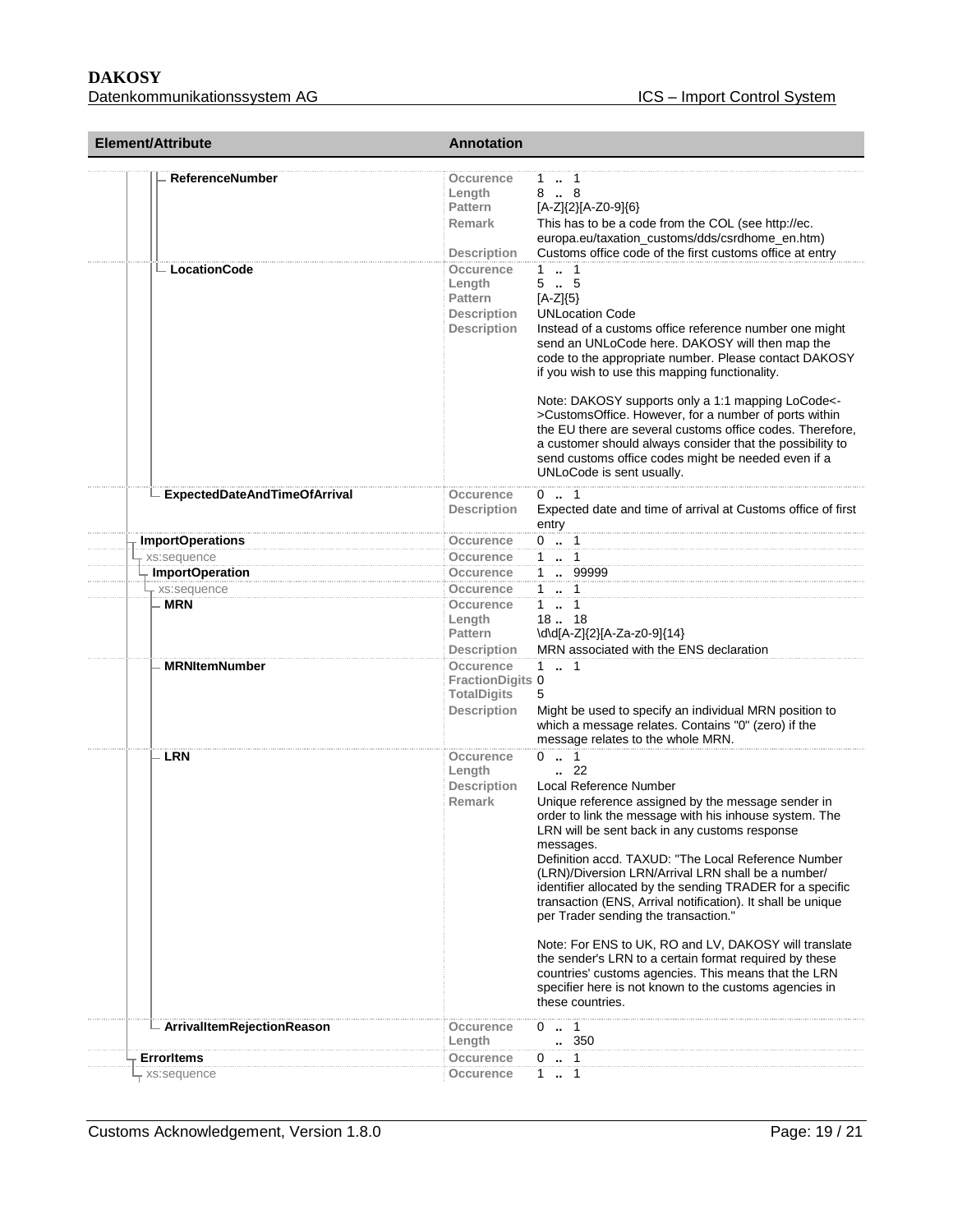| Element/Attribute             | Annotation                                                                                                                                                                   |  |
|-------------------------------|------------------------------------------------------------------------------------------------------------------------------------------------------------------------------|--|
| <b>FunctionalError</b>        | 999<br>ccurence                                                                                                                                                              |  |
| <sub>r</sub> xs:sequence      | Occurence                                                                                                                                                                    |  |
| ErrorType                     | Occurence<br>Length<br>10                                                                                                                                                    |  |
| <b>ErrorPointer</b>           | Occurence<br>$\ldots$ 210<br>Length<br>Description<br>Contains information about an errorneous data element.<br>The exact usage depends on the national customs<br>agencies. |  |
| <b>ErrorReason</b>            | Occurence<br>0<br>Length                                                                                                                                                     |  |
| <b>OriginalAttributeValue</b> | Occurence<br>0<br>$\ldots$ 140<br>Length<br><b>Description</b><br>Contains the errorneous data. The exact usage depends<br>on the national customs agencies.                 |  |
| – ErrorText                   | $\Omega$<br>Occurence<br>350<br>Lenath                                                                                                                                       |  |